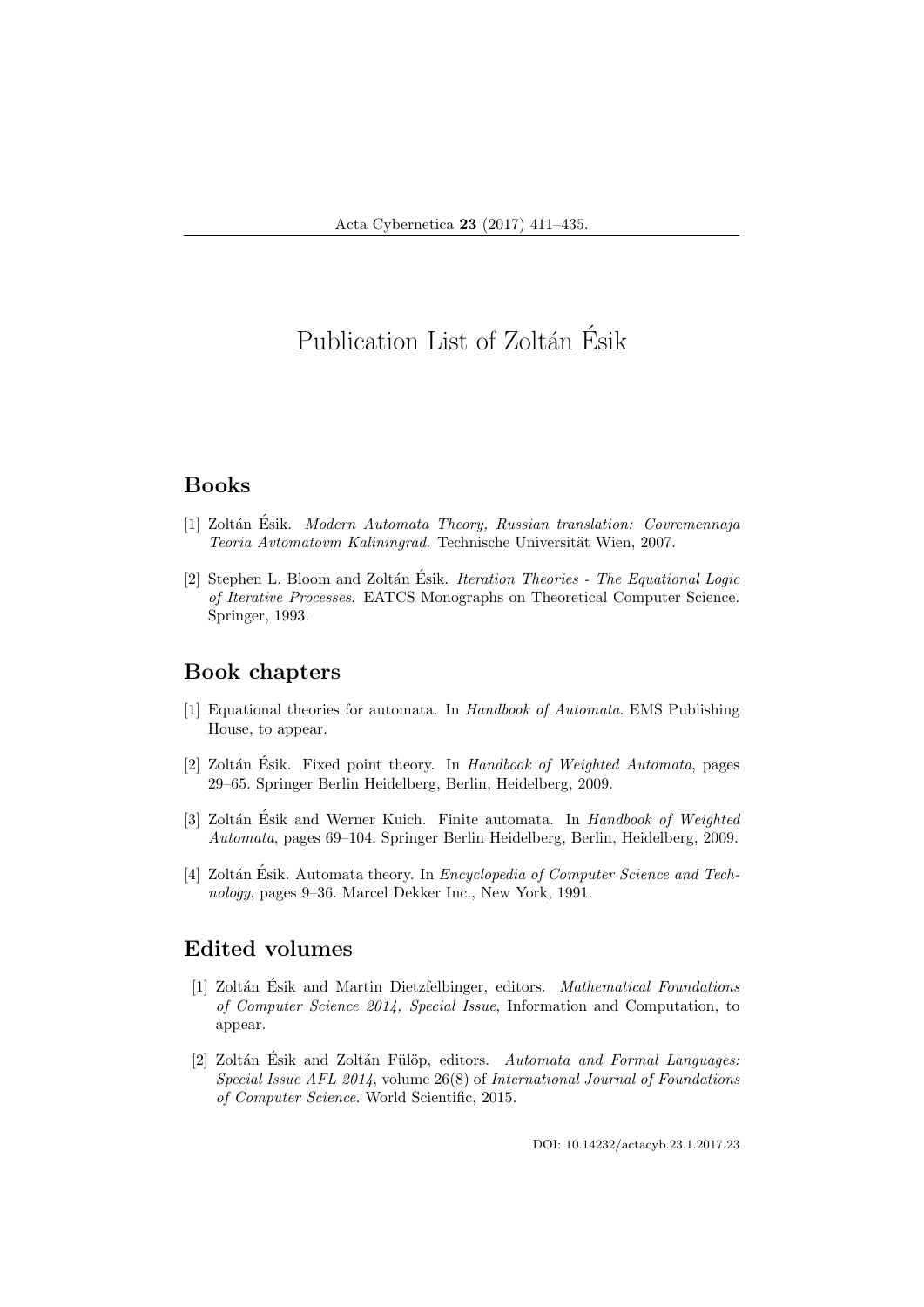- [3] Erzsébet Csuhaj-Varjú, Martin Dietzfelbinger, and Zoltán Ésik, editors.  $Math$ ematical Foundations of Computer Science 2014 - 39th International Symposium, MFCS 2014, Budapest, Hungary, August 25-29, 2014. Proceedings, Part I, volume 8634 of Lecture Notes in Computer Science. Springer, 2014.
- [4] Erzsébet Csuhaj-Varjú, Martin Dietzfelbinger, and Zoltán Ésik, editors.  $Math$ ematical Foundations of Computer Science 2014 - 39th International Symposium, MFCS 2014, Budapest, Hungary, August 25-29, 2014. Proceedings, Part II, volume 8635 of Lecture Notes in Computer Science. Springer, 2014.
- [5] Zoltán Ésik and Zoltán Fülöp, editors. *Proceedings 14th International Confer*ence on Automata and Formal Languages, AFL 2014, Szeged, Hungary, May 27-29, 2014, volume 151 of EPTCS, 2014.
- [6] Dale Miller and Zoltán Ésik, editors. Proceedings 8th Workshop on Fixed Points in Computer Science, FICS 2012, Tallinn, Estonia, 24th March 2012, volume 77 of EPTCS, 2012.
- [7] Pál Dömösi and Zoltán Ésik, editors. Proceedings 13th International Conference on Automata and Formal Languages, AFL 2011, volume 23 of Int. J. Found. Comput. Sci., 2012.
- [8] Erzsébet Csuhaj-Varjú and Zoltán Ésik, editors. *Fundamentals of Computation* Theory. Special issue devoted to papers presented at FCT 07, volume 411 of Theor. Comput. Sci., 2010.
- [9] Erzsébet Csuhaj-Varjú and Zoltán Ésik, editors. Automata and Formal Languages: Special Issue AFL 2008, volume 21 of Int. J. Found. Comput. Sci., 2010.
- [10] Erzsébet Csuhaj-Varjú and Zoltán Ésik, editors. Automata and Formal Languages, volume 19 of Acta Cybern., 2009.
- [11] Zoltán Ésik and Zoltán Fülöp, editors. Automata, Formal Languages, and Related Topics - Dedicated to Ferenc Gécseq on the occasion of his 70th birthday. Institute of Informatics, University of Szeged, Hungary, 2009.
- [12] Erzsébet Csuhaj-Varjú and Zoltán Ésik, editors. Automata and Formal Languages, 12th International Conference, AFL 2008, Balatonfüred, Hungary, May 27-30, 2008, Proceedings, 2008.
- [13] Erzsébet Csuhaj-Varjú and Zoltán Ésik, editors. Fundamentals of Computation Theory, 16th International Symposium, FCT 2007, Budapest, Hungary, August 27-30, 2007, Proceedings, volume 4639 of Lecture Notes in Computer Science. Springer, 2007.
- [14] Zoltán Ésik and R. Ramanujam, editors. Selected Papers of the Conference "Computer Science Logic 2006", number 4 in LMCS, 2006.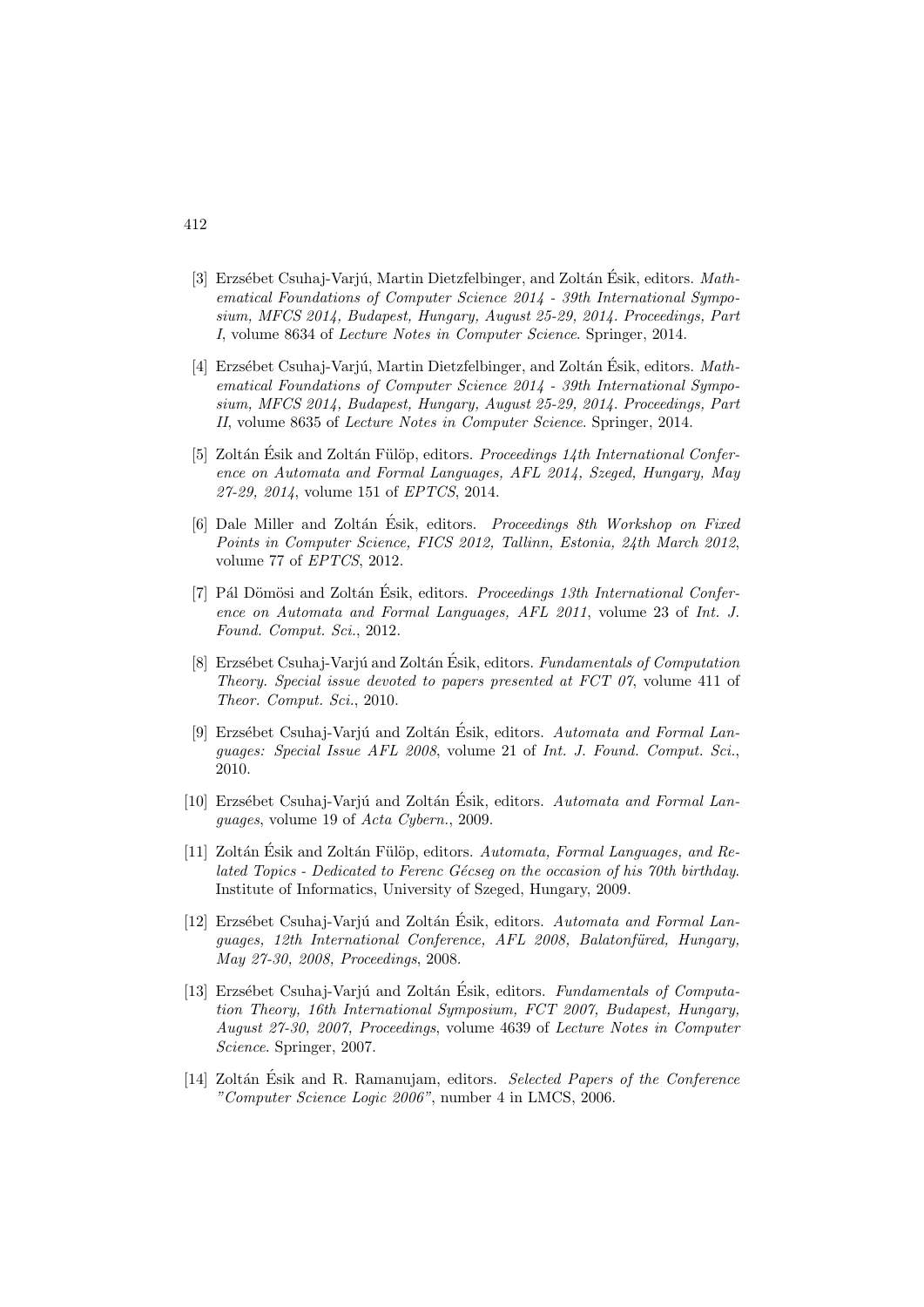- [15] Zoltán Ésik, editor. Automata and Formal Languages: Special Issue of AFL  $2005$ , volume 17(4) of Acta Cybern., 2006.
- [16] Zoltán Ésik, editor. Automata and Formal Languages: Special Issue of AFL 2005, volume 366(3) of Theor. Comput. Sci., 2006.
- [17] Zoltán Ésik, editor. Computer Science Logic, 20th International Workshop, CSL 2006, 15th Annual Conference of the EACSL, Szeged, Hungary, September 25-29, 2006, Proceedings, volume 4207 of Lecture Notes in Computer Science. Springer, 2006.
- [18] Zoltán Ésik, Carlos Martín-Vide, and Victor Mitrana, editors. Recent Advances in Formal Languages and Applications, volume 25 of Studies in Computational Intelligence. Springer, 2006.
- [19] Alberto Bertoni, Zoltán Ésik, and Juhani Karhumäki, editors. The art of rationality: In honour of Professor Christian Choffrut on the occasion of his 60th birthday. Theor. Comput. Sci. Elsevier, 2006.
- [20] Zoltán Ésik, editor. Automata and Formal Languages (AFL '05). Acta Cybern. University of Szeged, 2006.
- [21] Luca Aceto, Wan Fokkink, Anna Ingólfsdóttir, and Zoltán Ésik, editors.  $Pro$ cess Algebra, Special Issue, volume 335(2-3) of Theor. Comput. Sci., 2005.
- [22] Zoltán Ésik and Zoltán Fülöp, editors. Automata and Formal Languages: 11th International Conference, AFL 2005. University of Szeged, 2005.
- [23] Zoltán Ésik and Igor Walukiewicz, editors. Fixed Points in Computer Science 03, Warsaw, Special issue, volume 38(4) of ITA, 2004.
- [24] Luca Aceto, Wan Fokkink, Anna Ingólfsdóttir, and Zoltán Ésik, editors.  $Work$ shop on Process Algebra: Open Problems and Future Directions, PA '03, (Bologna, Italy, 21-25 July, 2003), volume NS 03-3 of BRICS Notes Series, 2003.
- [25] Zoltán Ésik and Anna Ingólfsdóttir, editors. Fixed Points in Computer Science 02, Copenhagen, Special issue, volume 37 of ITA, 2003.
- [26] Zoltán Ésik and Zoltán Fülöp, editors. *Developments in Language Theory*, 7th International Conference, DLT 2003, Szeged, Hungary, July 7-11, 2003, Proceedings, volume 2710 of Lecture Notes in Computer Science. Springer, 2003.
- [27] Zoltán Ésik and Anna Ingólfsdóttir, editors. Fixed Points in Computer Science, FICS 2002, Copenhagen, Denmark, 20-21 July 2002, Preliminary Proceedings, volume NS-02-2 of BRICS Notes Series. University of Aarhus, 2002.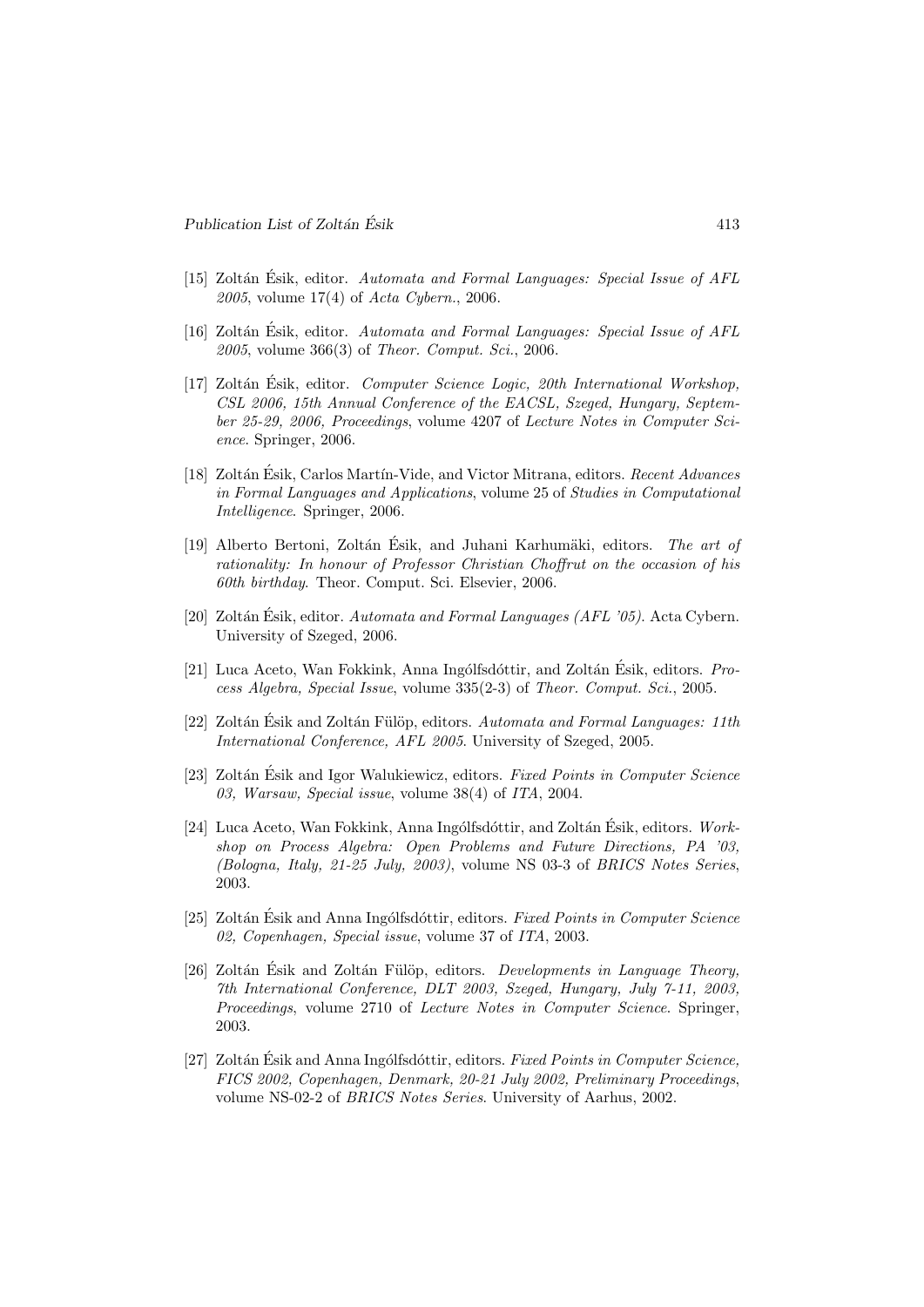- [28] János Csirik, Zoltán Ésik, Zoltán Fülöp, and Balázs Imreh, editors. Special issue dedicated to the 60th birthday of Prof. Ferenc Gecseg, volume 14 of Acta Cybern., 1999.
- [29] Zoltán Ésik, editor. *Proceedings Workshop on Fixed Points in Computer Sci*ence, FICS, volume 33 of Theoretical Infomatics and Applications, 1999.
- [30] Zoltán Ésik (editor). Számítási bonyolultság. Novadat, 1999.
- [31] Zoltán Ésik, editor. Fundamentals of Computation Theory, 9th International Symposium, FCT '93, Szeged, Hungary, August 23-27, 1993, Proceedings, volume 710 of Lecture Notes in Computer Science. Springer, 1993.
- [32] Zoltán Ésik (editor). *Számok valóson innen és túl*. Gondolat, Budapest, 1987.

## Refereed journal articles

- [1] Zolt´an Esik. Equational axioms associated with finite automata for fixed point ´ operations in Cartesian categories. Mathematical Structures in Computer Science, 27(1):54–69, 2017.
- [2] Arnaud Carayol and Zoltán Ésik. An analysis of the equational properties of the well-founded fixed point. J. Log. Algebr. Meth. Program., 86(1):308–318, 2017.
- [3] Zoltán Ésik. Residuated Park theories. *J. Log. Comput.*,  $25(2):453-471$ ,  $2015$ .
- [4] Zoltán Ésik and Panos Rondogiannis. A fixed point theorem for nonmonotonic functions. *Theor. Comput. Sci.*, 574:18-38, 2015.
- [5] Manfred Droste, Zoltán Ésik, and Werner Kuich. Conway and iteration hemirings Part 1. IJAC, 24(4):461–482, 2014.
- [6] Manfred Droste, Zoltán Ésik, and Werner Kuich. Conway and iteration hemirings Part 2. IJAC, 24(4):483–514, 2014.
- [7] Zoltán Ésik and Szabolcs Iván. Operational characterization of scattered MCFLs. Int. J. Found. Comput. Sci., 25(8):1001–1016, 2014.
- [8] Zoltán Ésik and Tamás Hajgató. On the structure of free iteration semirings. Journal of Automata, Languages and Combinatorics, 19(1-4):57–66, 2014.
- [9] Zoltán Ésik. Axiomatizing weighted synchronization trees and weighted bisimilarity. Theor. Comput. Sci., 534:2–23, 2014.
- [10] Angelos Charalambidis, Zoltán Ésik, and Panos Rondogiannis. Minimum model semantics for extensional higher-order logic programming with negation. TPLP, 14(4-5):725–737, 2014.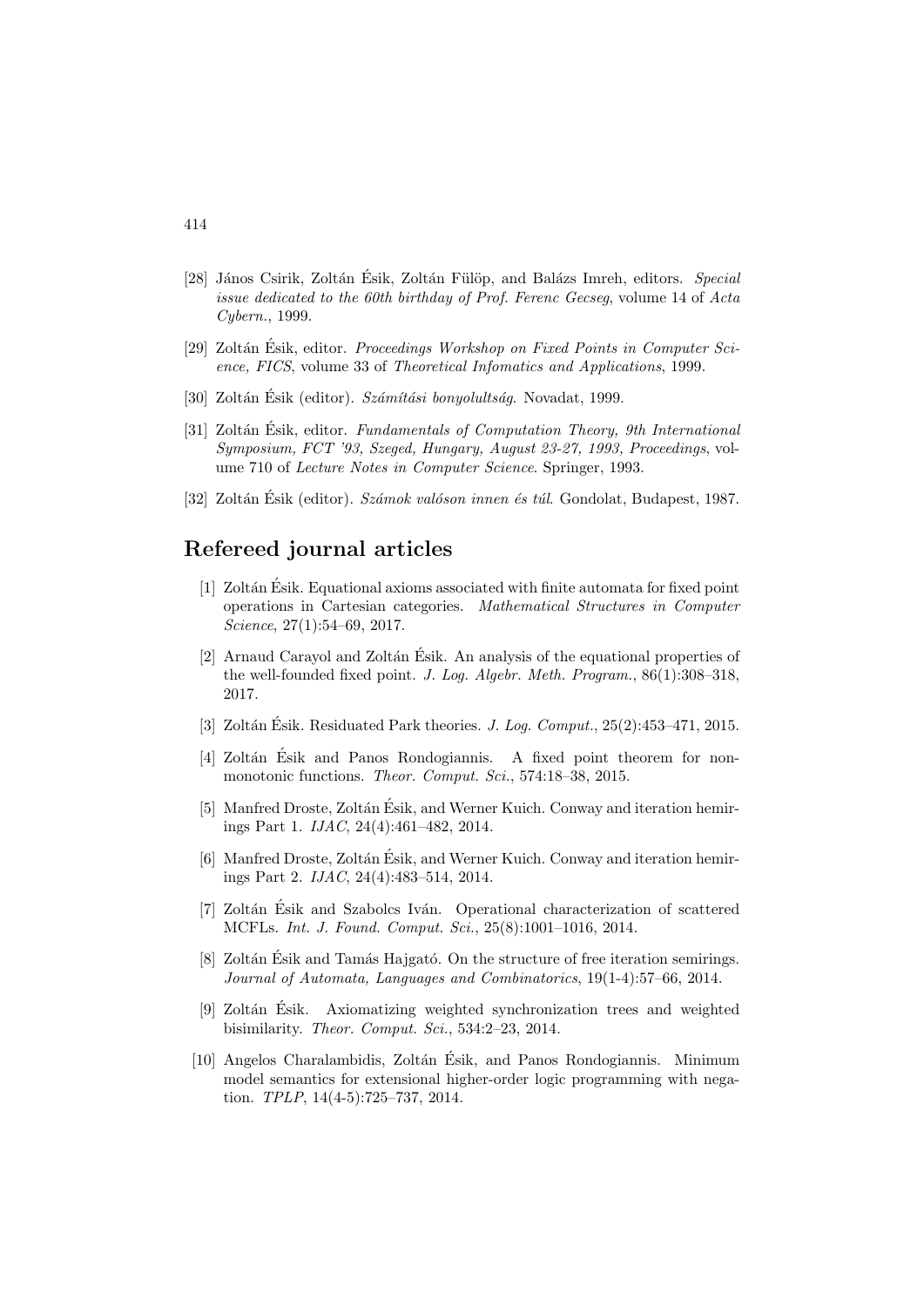- [11] Zoltán Ésik and Satoshi Okawa. On context-free languages of scattered words. Int. J. Found. Comput. Sci., 24(7):1029–1048, 2013.
- [12] Arnaud Carayol and Zoltán Ésik. The FC-rank of a context-free language. Inf. Process. Lett., 113(8):285–287, 2013.
- [13] Zoltán Ésik and Werner Kuich. Free inductive  $K$ -semialgebras. J. Log. Algebr. Program., 82(3-4):111–122, 2013.
- [14] Zoltán Ésik. Ordinal automata and Cantor normal form. Int. J. Found. Comput. Sci., 23(1):87–98, 2012.
- [15] Zoltán Ésik and Szabolcs Iván. On Müller context-free grammars. Theor. Comput. Sci., 416:17–32, 2012.
- [16] Zoltán Ésik and Werner Kuich. Free iterative and iteration  $K$ -semialgebras. Algebra Universalis, 67:141–162, 2012.
- [17] Stephen L. Bloom and Zoltán Ésik. Algebraic linear orderings. *Int. J. Found.* Comput. Sci., 22(2):491–515, 2011.
- [18] Zoltán Ésik and Andreas Maletti. The category of simulations for weighted tree automata. Int. J. Found. Comput. Sci., 22(8):1845–1859, 2011.
- [19] Zoltán Ésik. An undecidable property of context-free linear orders. Inf. Process. Lett., 111(3):107–109, 2011.
- [20] Zoltán Ésik and Tamás Hajgató. Dagger extension theorem. *Mathematical* Structures in Computer Science, 21(5):1035–1066, 2011.
- [21] Zoltán Ésik and Szabolcs Iván. Büchi context-free languages. Theor. Comput. Sci., 412(8-10):805-821, 2011.
- [22] Stephen L. Bloom and Zoltán Ésik. Algebraic ordinals. Fundam. Inform., 99(4):383–407, 2010.
- [23] Zoltán Ésik and Pascal Weil. Algebraic characterization of logically defined tree languages. IJAC, 20(2):195–239, 2010.
- [24] Zoltán Ésik. Axiomatizing the equational theory of regular tree languages. J. Log. Algebr. Program., 79(2):189–213, 2010.
- [25] Stephen L. Bloom and Zoltán Ésik. A Mezei-Wright theorem for categorical algebras. Theor. Comput. Sci., 411(2):341–359, 2010.
- [26] Zoltán Ésik and Szabolcs Iván. A family of temporal logics on finite trees. Publ. Math. Debrecen, 77(3–4):277–297, 2010.
- [27] Stephen L. Bloom and Zoltán Ésik. Axiomatizing rational power series over natural numbers. Inf. Comput., 207(7):793–811, 2009.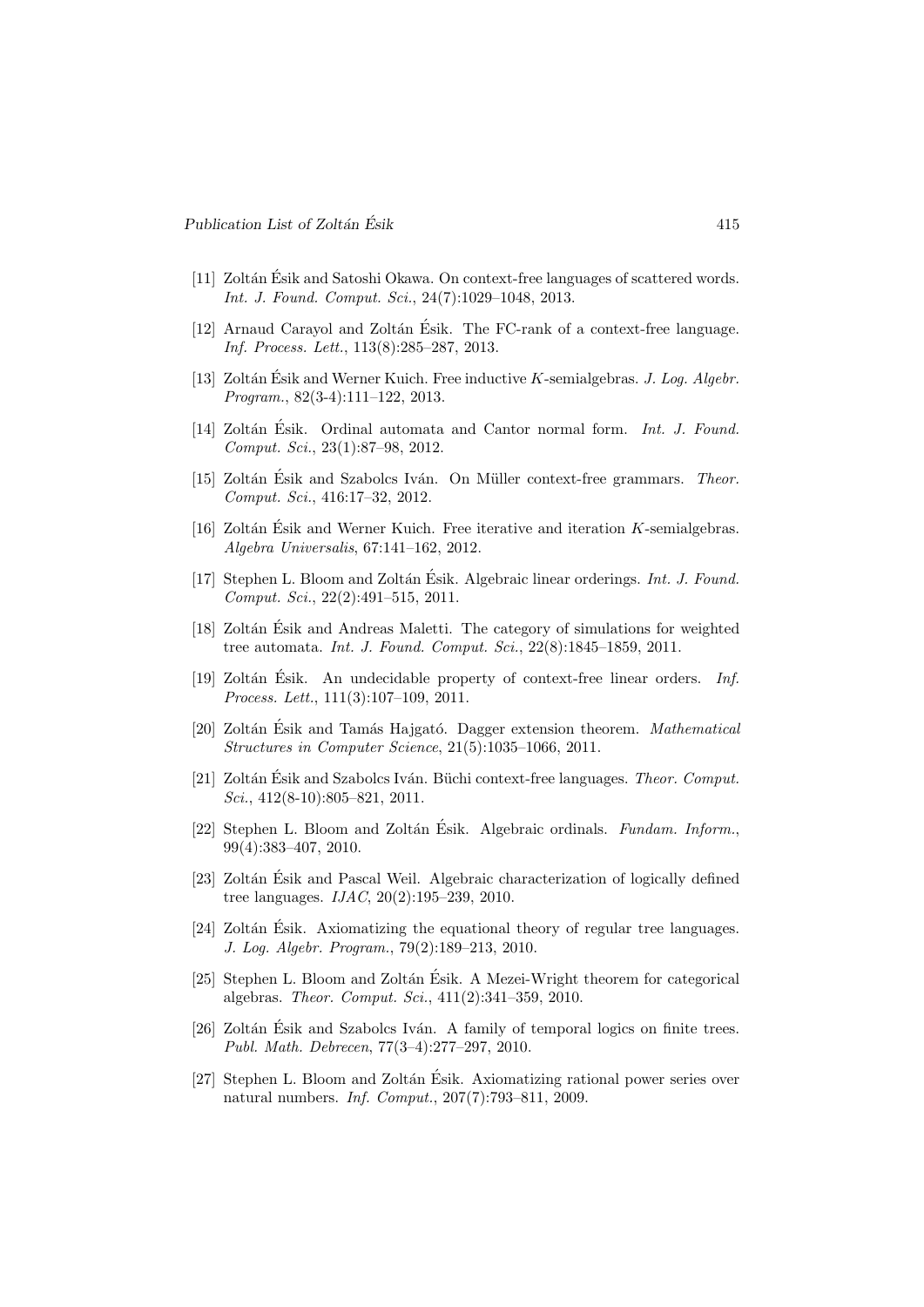- [28] Zoltán Ésik, Yuan Gao, Guangwu Liu, and Sheng Yu. Estimation of state complexity of combined operations. Theor. Comput. Sci., 410(35):3272–3280, 2009.
- [29] Zoltán Ésik and Szabolcs Iván. Products of tree automata with an application to temporal logic. Fundam. Inform., 82(1-2):61–78, 2008.
- [30] Zoltán Ésik and Szabolcs Iván. Some varieties of finite tree automata related to restricted temporal logics. Fundam. Inform., 82(1-2):79–103, 2008.
- [31] Stephen L. Bloom, Zoltán Ésik, and Werner Kuich. Partial Conway and iteration semirings. Fundam. Inform., 86(1-2):19–40, 2008.
- [32] Zoltán Ésik and Guangwu Liu. Fuzzy tree automata. Fuzzy Sets and Systems, 158(13):1450–1460, 2007.
- [33] Zoltán Ésik and Werner Kuich. Boolean fuzzy sets. *Int. J. Found. Comput.* Sci., 18(6):1197–1207, 2007.
- [34] Zoltán Ésik and Werner Kuich. A semiring-semimodule generalization of transducers and abstract  $\omega$ -families of power series. *Journal of Automata*, Languages and Combinatorics, 12(4):435–454, 2007.
- [35] Zoltán Ésik and Werner Kuich. On iteration semiring-semimodule pairs. Semigroup Forum, 75:129–159, 2007.
- [36] Zoltán Ésik. Characterizing CTL-like logics on finite trees. *Theor. Comput.* Sci., 356(1-2):136–152, 2006.
- [37] Zoltán Ésik and Hans Leiß. Algebraically complete semirings and Greibach normal form. Ann. Pure Appl. Logic, 133(1-3):173–203, 2005.
- [38] Stephen L. Bloom and Zoltán Ésik. The equational theory of regular words. Inf. Comput., 197(1-2):55–89, 2005.
- [39] Zoltán Ésik and Zoltán L. Németh. Algebraic and graph-theoretic properties of infinite n-posets. ITA, 39(1):305–322, 2005.
- [40] Zoltán Ésik and Werner Kuich. A semiring-semimodule generalization of  $\omega$ regular languages I. Journal of Automata, Languages and Combinatorics, 10(2/3):203–242, 2005.
- [41] Zoltán Ésik and Werner Kuich. A semiring-semimodule generalization of  $\omega$ regular languages II. Journal of Automata, Languages and Combinatorics, 10(2/3):243–264, 2005.
- [42] Zoltán Ésik and Pascal Weil. Algebraic recognizability of regular tree languages. Theor. Comput. Sci., 340(1):291–321, 2005.
- [43] Stephen L. Bloom and Zoltán Ésik. Axiomatizing  $\omega$  and  $\omega$ -op powers of words. ITA, 38(1):3–17, 2004.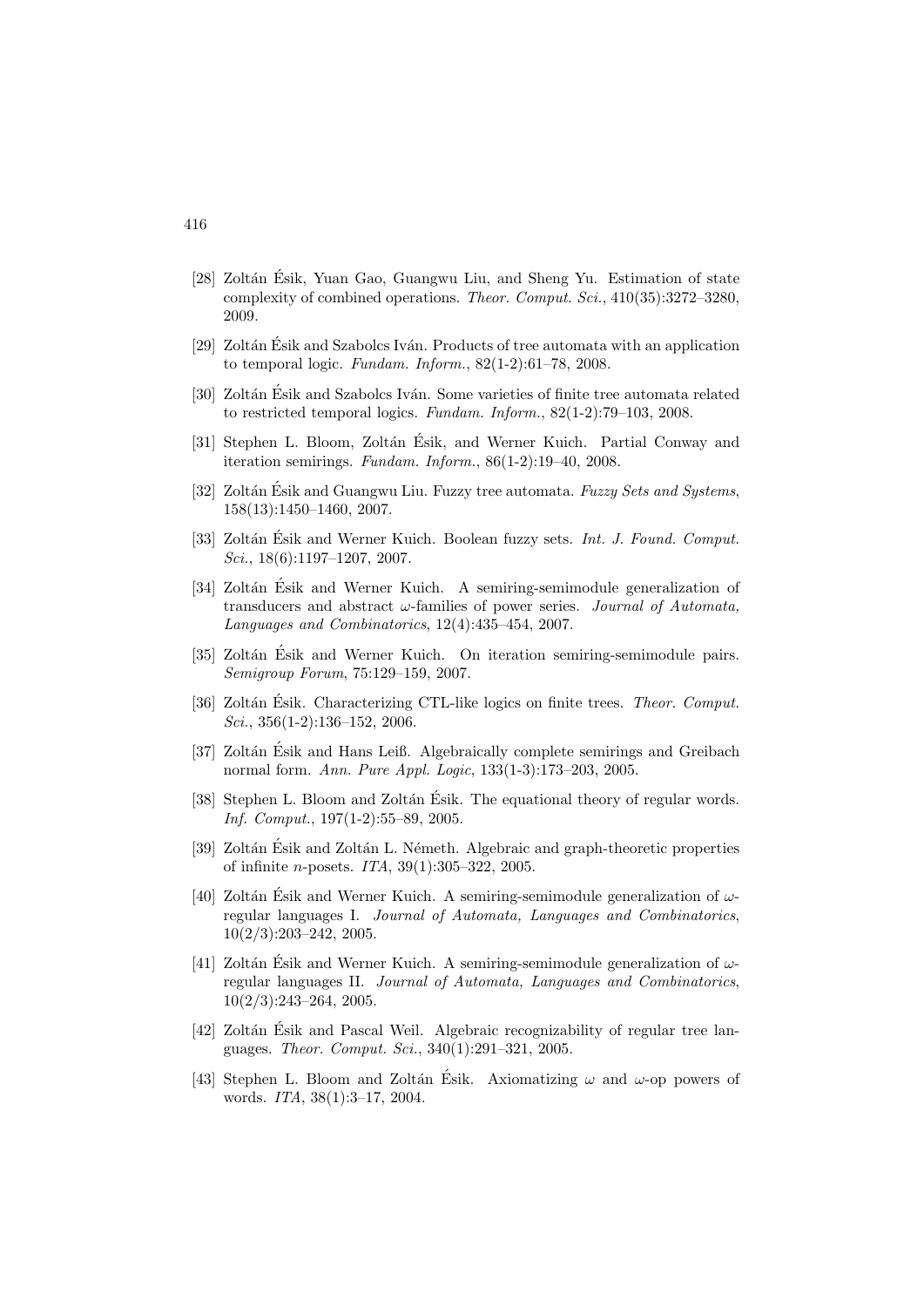- [44] Zoltán Ésik and Zoltán L. Németh. Higher dimensional automata. Journal of Automata, Languages and Combinatorics, 9(1):3–29, 2004.
- [45] Zoltán Ésik and Werner Kuich. Inductive star-semirings. Theor. Comput. Sci., 324(1):3–33, 2004.
- [46] Zoltán Ésik and Masami Ito. Temporal logic with cyclic counting and the degree of aperiodicity of finite automata. Acta Cybern., 16(1):1–28, 2003.
- [47] Janusz A. Brzozowski and Zoltán Ésik. Hazard algebras. Formal Methods in System Design, 23(3):223–256, 2003.
- [48] Stephen L. Bloom and Zoltán Ésik. Deciding whether the frontier of a regular tree is scattered. Fundam. Inform.,  $55(1):1-21$ , 2003.
- [49] Zoltán Ésik and Kim Guldstrand Larsen. Regular languages definable by Lindström quantifiers.  $ITA, 37(3):179-241, 2003$ .
- [50] Stephen L. Bloom and Zoltán Ésik. An extension theorem with an application to formal tree series. Journal of Automata, Languages and Combinatorics, 8(2):145–185, 2003.
- [51] Zoltán Ésik and Werner Kuich. Formal tree series. Journal of Automata, Languages and Combinatorics, 8(2):219–285, 2003.
- [52] Luca Aceto, Zoltán Ésik, and Anna Ingólfsdóttir. Equational theories of tropical semirings. Theor. Comput. Sci., 3(298):417–469, 2003.
- [53] Luca Aceto, Zoltán Ésik, and Anna Ingólfsdóttir. The max-plus algebra of the natural numbers has no finite equational basis. Theor. Comput. Sci., 293(1):169–188, 2003.
- [54] Zoltán Ésik. Free De Morgan bisemigroups and bisemilattices. *Algebra Col*loquium, 10:23–32, 2003.
- [55] Luca Aceto, Zoltán Ésik, and Anna Ingólfsdóttir. A fully equational proof of Parikh's theorem. ITA, 36(2):129–153, 2002.
- [56] Zoltán Ésik and Werner Kuich. Rationally additive semirings. J. UCS, 8(2):173–183, 2002.
- [57] Zoltán Ésik. Continuous additive algebras and injective simulations of synchronization trees. J. Log. Comput., 12(2):271–300, 2002.
- [58] Zoltán Ésik. Axiomatizing the subsumption and subword preorders on finite and infinite partial words. Theor. Comput. Sci., 273(1-2):225–248, 2002.
- [59] Z. Ésik and W. Kuich. Locally closed semirings. *Monatshefte für Mathematik*, 137(1):21–29, 2002.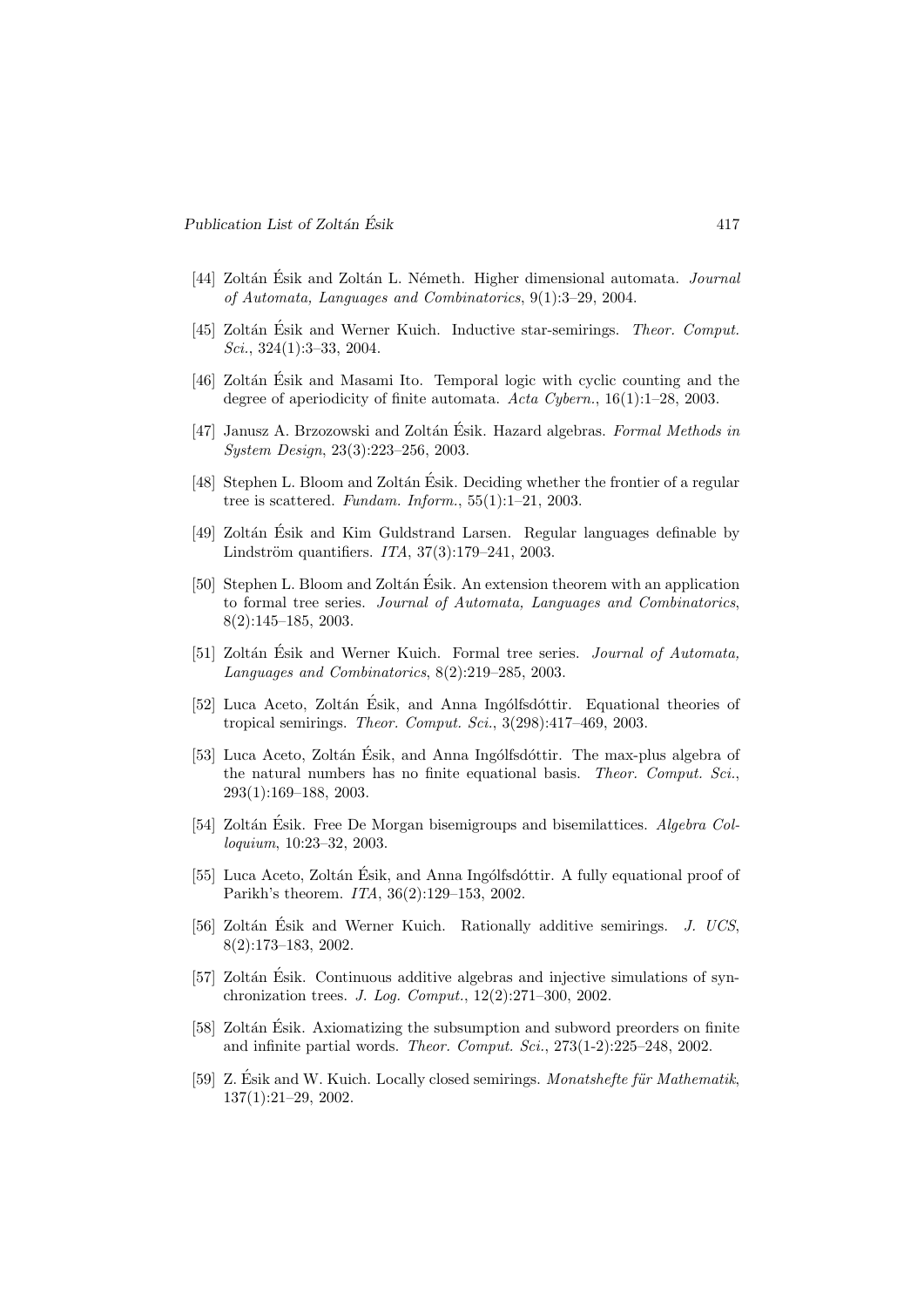- [60] Pál Dömösi and Zoltán Ésik. A note on completeness of the  $\nu_3$ -product. Publ. Math. Debrecen, 60:539–550, 2002.
- [61] Stephen L. Bloom, Zoltán Ésik, Anna Labella, and Ernest G. Manes. Iteration 2-theories. Applied Categorical Structures, 9(2):173–216, 2001.
- $[62]$  Sinisa Crvenkovic, Igor Dolinka, and Zoltán Ésik. On equations for union-free regular languages. Inf. Comput., 164(1):152–172, 2001.
- [63] Pál Dömösi and Zoltán Ésik. Homomorphic simulation and Letichevsky's criterion. Journal of Automata, Languages and Combinatorics, 6(4):427–436, 2001.
- [64] Zoltán Ésik and Werner Kuich. A Kleene theorem for Lindenmayerian algebraic power series. Journal of Automata, Languages and Combinatorics, 5(2):109–122, 2000.
- [65] Sinisa Crvenkovic, Igor Dolinka, and Zoltán Ésik. The variety of Kleene algebras with conversion is not finitely based. Theor. Comput. Sci., 230(1- 2):235–245, 2000.
- $[66]$  Zoltán Ésik. A proof of the Krohn-Rhodes decomposition theorem. Theor. Comput. Sci., 234(1-2):287–300, 2000.
- [67] Zoltán Ésik. The power of the group-identities for iteration.  $IJAC$ , 10(3):349– 374, 2000.
- [68] Zoltán Ésik. Axiomatizing iteration categories.  $Acta$  Cybern., 14(1):65–82, 1999.
- [69] Zoltán Ésik. Group axioms for iteration. *Inf. Comput.*,  $148(2):131-180$ , 1999.
- [70] Sinisa Crvenkovic, Igor Dolinka, and Zoltán Ésik. A note on equations for commutative regular languages. Inf. Process. Lett., 70(6):265–267, 1999.
- [71] Zoltán Ésik. A variety theorem for trees and theories.  $Publ. Math. Debrecen$ , 54:711–762, 1999.
- [72] Zoltán Ésik and Michael Bertol. Nonfinite axiomatizability of the equational theory of shuffle. Acta Inf., 35(6):505–539, 1998.
- [73] Zoltán Ésik. A Cayley theorem for ternary algebras.  $IJAC$ , 8(3):311–316, 1998.
- [74] László Bernátsky and Zoltán Ésik. Semantics on flowchart programs and the free Conway theories. ITA, 32(1-3):35–78, 1998.
- [75] Zoltán Ésik and Anna Labella. Equational properties of iteration in algebraically complete categories. Theor. Comput. Sci., 195(1):61–89, 1998.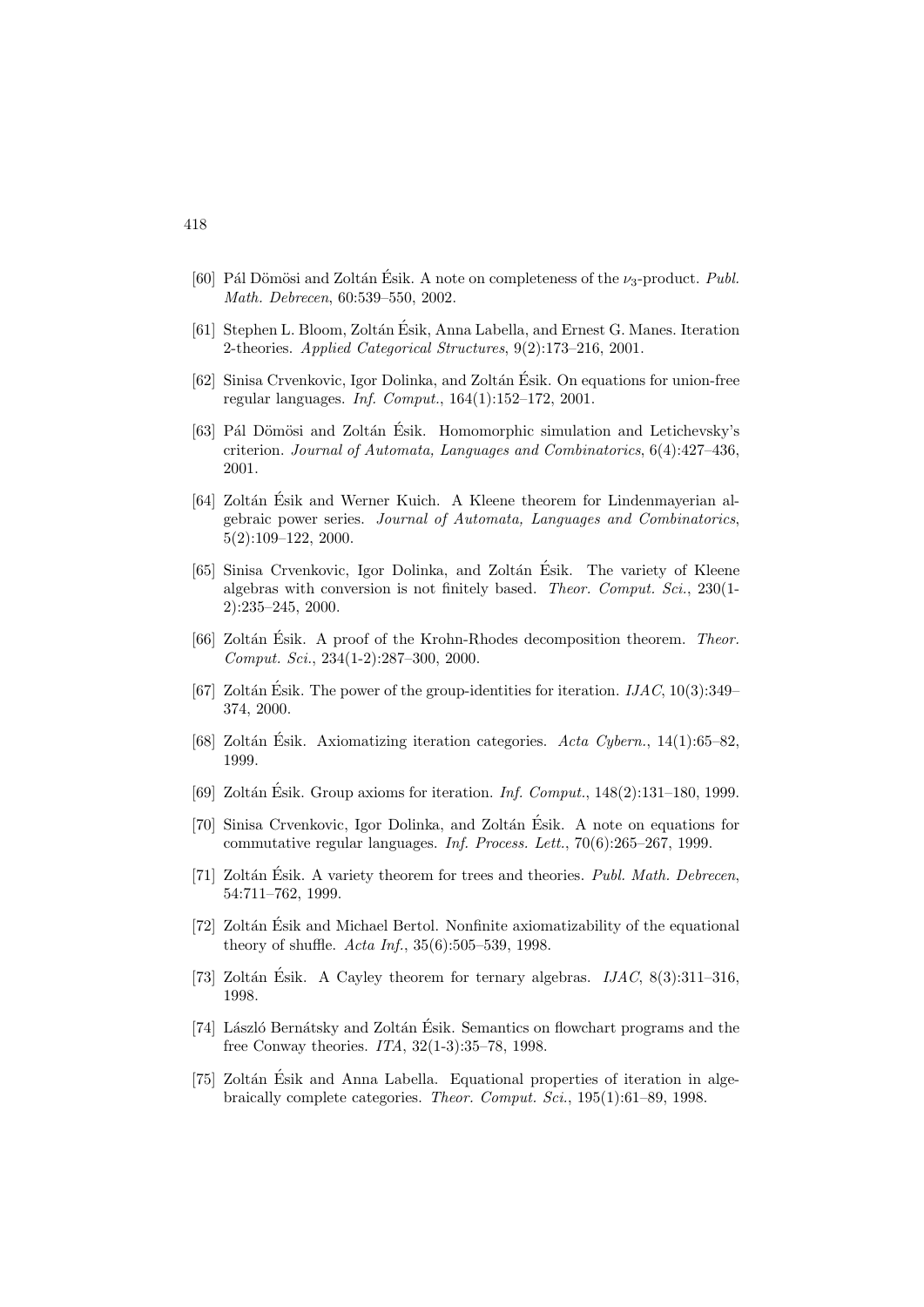- [76] Stephen L. Bloom and Zoltán Ésik. Shuffle binoids.  $RAIRO$  Theoretical Informatics and Applications - Informatique Théorique et Applications,  $32(4-$ 6):175–198, 1998.
- [77] Zoltán Ésik and Imre Simon. Modeling literal morphisms by shuffle.  $Semi$ group Forum, 56(2):225–227, 1998.
- [78] Stephen L. Bloom and Zoltán Ésik. Axiomatizing shuffle and concatenation in languages. Inf. Comput., 139(1):62–91, 1997.
- [79] Stephen L. Bloom and Zoltán Ésik. Varieties generated by languages with poset operations. Mathematical Structures in Computer Science, 7(6):701– 713, 1997.
- [80] Zoltán Ésik. Completeness of Park induction. Theor. Comput. Sci., 177(1):217–283, 1997.
- [81] Stephen L. Bloom and Zoltán Ésik. The equational logic of fixed points (tutorial). Theor. Comput. Sci., 179(1-2):1–60, 1997.
- [82] Stephen L. Bloom and Zoltán Ésik. Fixed-point operations on CCC's. part I. Theor. Comput. Sci., 155(1):1–38, 1996.
- [83] Stephen L. Bloom and Zoltán Ésik. Free shuffle algebras in language varieties. Theor. Comput. Sci., 163(1&2):55–98, 1996.
- [84] Zoltán Ésik. Definite tree automata and their cascade compositions. *Publ.* Math. Debrecen, 48:243–261, 1996.
- [85] Stephen L. Bloom and Zoltán Ésik. Some equational laws of initiality in 2CCC's. Int. J. Found. Comput. Sci., 6(2):95–118, 1995.
- [86] Zoltán Ésik and László Bernátsky. Equational properties of Kleene algebras of relations with conversion. Theor. Comput. Sci., 137(2):237–251, 1995.
- [87] Stephen L. Bloom, Zoltán Ésik, and Gheorghe Stefanescu. Notes on equational theories of relations. Algebra Universalis, 33(1):98–126, 1995.
- [88] Stephen L. Bloom, Zoltán Ésik, and Dirk Taubner. Iteration theories of synchronization trees. Inf. Comput.,  $102(1)$ :1–55, 1993.
- [89] Stephen L. Bloom and Zoltán Ésik. Erratum: Iteration algebras. *Int. J.* Found. Comput. Sci., 4(1):99, 1993.
- [90] Stephen L. Bloom and Zoltán Ésik. Matrix and matricial iteration theories, part I. J. Comput. Syst. Sci., 46(3):381–408, 1993.
- [91] Stephen L. Bloom and Zoltán Ésik. Matrix and matricial iteration theories, part II. J. Comput. Syst. Sci., 46(3):409–439, 1993.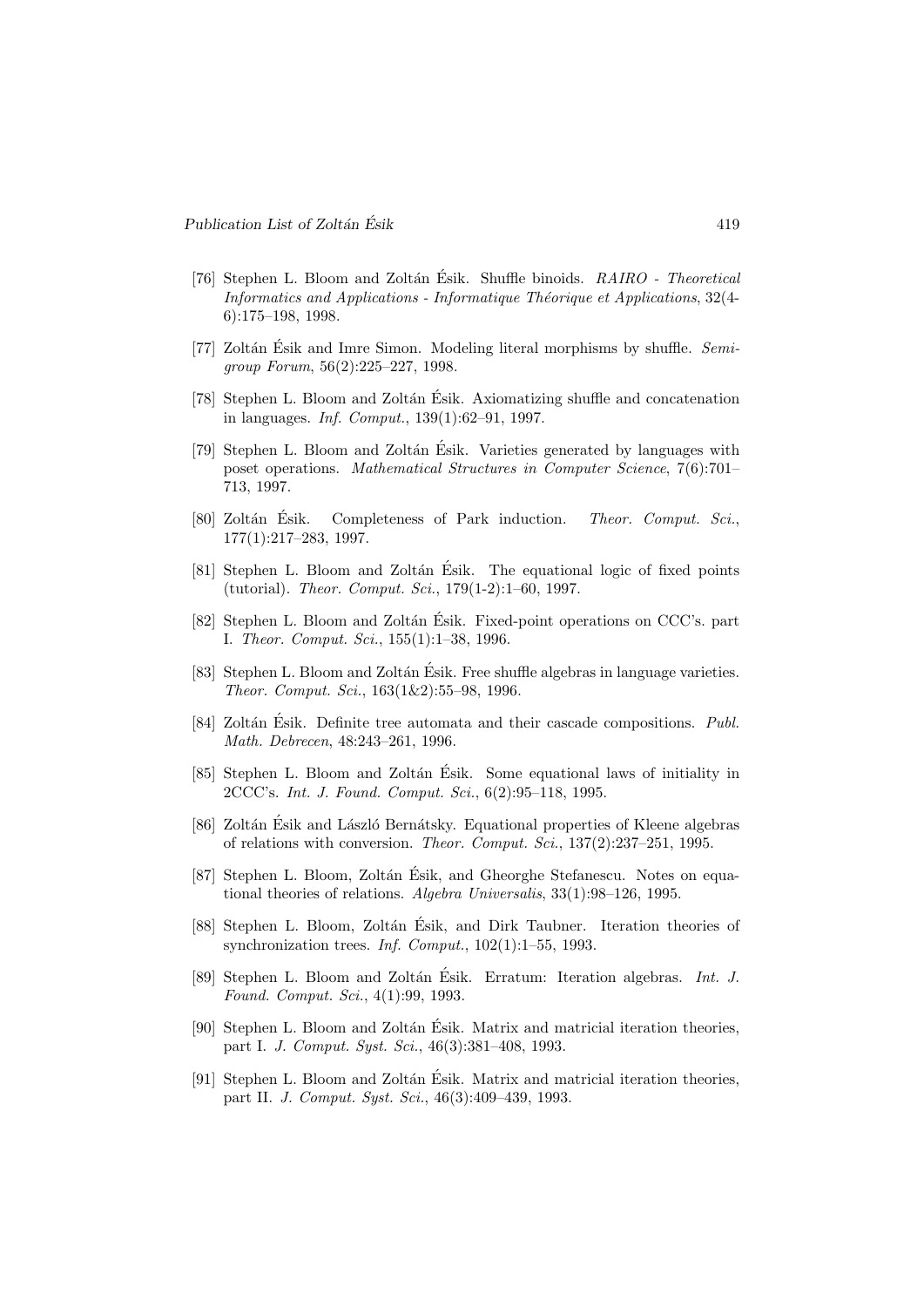- [92] Stephen L. Bloom and Zoltán Ésik. Equational axioms for regular sets.  $Math$ ematical Structures in Computer Science, 3(1):1–24, 1993.
- [93] Stephen L. Bloom and Zoltán Ésik. Iteration algebras. Int. J. Found. Comput. Sci., 3(3):245–302, 1992.
- [94] Zoltán Ésik. Varieties of automata and transformation semigroups.  $Acta$ Math. Hung., 59:59–74, 1992.
- [95] Zoltán Ésik. A note on isomorphic simulation of automata by networks of two-state automata. Discrete Applied Mathematics, 30(1):77–82, 1991.
- [96] Stephen L. Bloom and Zoltán Ésik. Floyd-Hoare logic in iteration theories. J. ACM, 38(4):887–934, 1991.
- [97] Zoltán Ésik. Results on homomorphic realization of automata by  $\alpha_0$ -products. Theor. Comput. Sci., 87(2):229–249, 1991.
- [98] Pál Dömösi and Zoltán Ésik. Product hierarchies of automata and homomorphic simulation. Acta Cybern., 9(4):371–373, 1990.
- [99] Zoltán Ésik. A note on the axiomatization of iteration theories. Acta Cybern., 9(4):375–384, 1990.
- [100] Stephen L. Bloom, Zoltán Ésik, and Ernest G. Manes. A Cayley theorem for Boolean algebras. The American Mathematical Monthly, 97(9):831–833, 1990.
- [101] Stephen L. Bloom and Zoltán Ésik. Equational logic of circular data type specification. *Theor. Comput. Sci.*, 63(3):303-331, 1989.
- [102] Zoltán Ésik and Ferenc Gécseg. A decidability result for homomorphic representation of automata by  $\alpha_0$ -products. Acta Math. Hung., 53(1–2):205–212, 1989.
- [103] Zoltán Ésik and Ferenc Gécseg. On  $\alpha_1^{\lambda}$ -products of automata. Acta Sci. Math. Szeged, 53:245–253, 1989.
- [104] Pál Dömösi and Zoltán Ésik. On the hierarchy of  $\nu_i$ -product. Acta Cybern. 8(3):253–257, 1988.
- $[105]$  Pál Dömösi and Zoltán Ésik. On homomorphic simulation of automata by  $\alpha_0$ -products. Acta Cybern., 8(4):315–323, 1988.
- [106] Zoltán Ésik. Independence of the equational axioms for iteration theories.  $J$ . Comput. Syst. Sci., 36(1):66–76, 1988.
- [107] Stephen L. Bloom and Zoltán Ésik. Varieties of iteration theories. SIAM J. Comput., 17(5):939–966, 1988.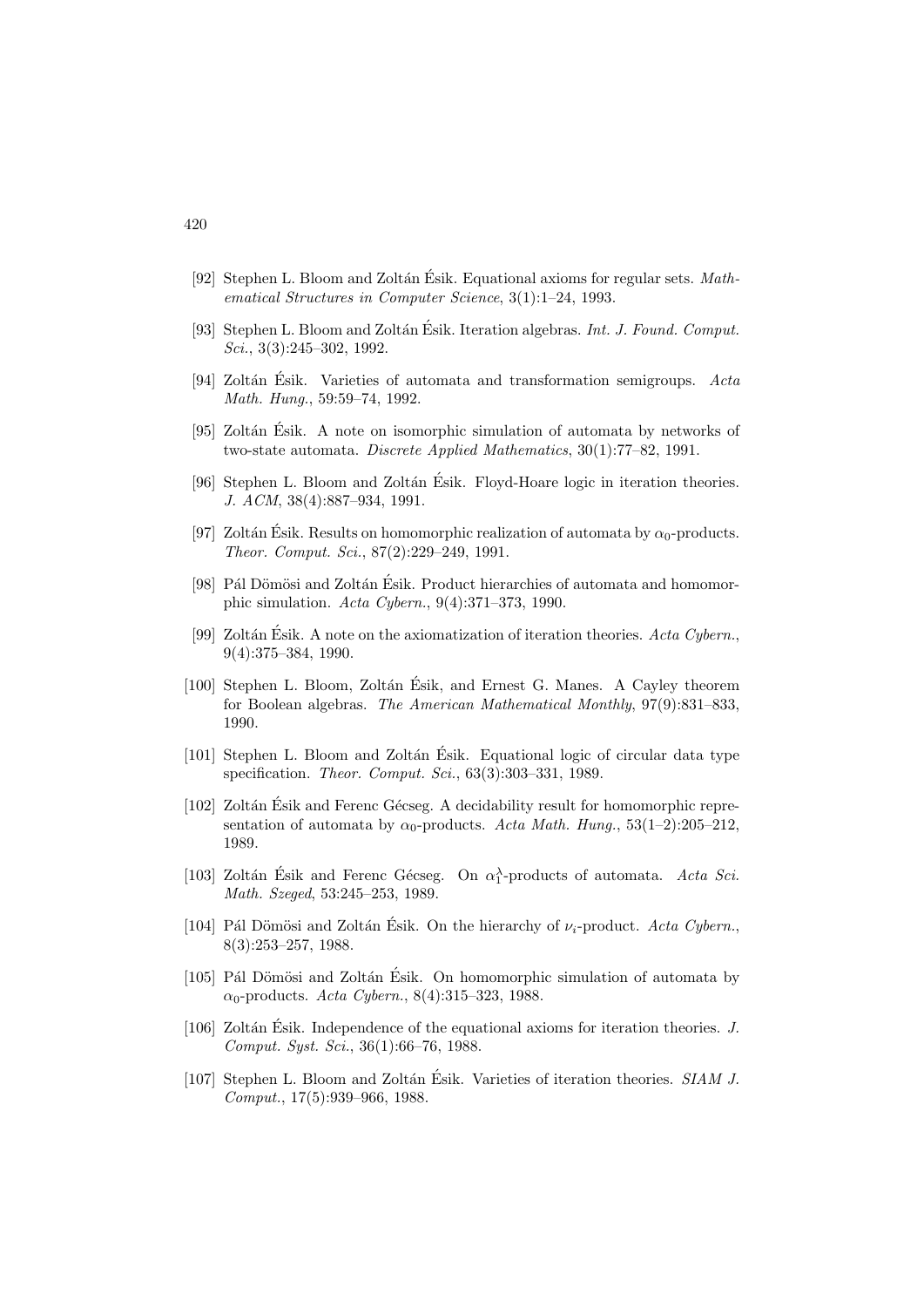- [108] Pál Dömösi and Zoltán Ésik. Critical classes for the  $\alpha_0$ -product. Theor. Comput. Sci., 61:17–24, 1988.
- [109] Zoltán Ésik. On cycles of directed graphs. *Periodica Math. Hung.*, 19:19–23, 1988.
- [110] Zoltán Ésik and J. Virágh. A note on  $\alpha_0^*$ -products of aperiodic automata. Acta Cybern., 8(1):41–43, 1987.
- [111] Zoltán Ésik. Loop products and loop-free products.  $Acta Cybern., 8(1):45-48$ , 1987.
- [112] Zoltán Ésik. On isomorphic realization of automata with  $\alpha_0\text{-products.}$   $Acta$ Cybern., 8(2):119–127, 1987.
- [113] Zoltán Ésik and Ferenc Gécseg. On a representation of tree automata. Theor. Comput. Sci., 53:243–255, 1987.
- [114] Pál Dömösi and Zoltán Ésik. On homomorphic simulation of automata by  $\nu_1$ -products. Papers on Automata Theory, IX:91-112, 1987.
- [115] Zoltán Esik. Varieties and general products of top-down algebras.  $Acta$ Cybern., 7(3):293–298, 1986.
- [116] Zoltán Ésik and J. Virágh. On products of automata with identity.  $Acta$ Cybern., 7(3):299–311, 1986.
- [117] Zoltán Esik and Pál Dömösi. Complete classes of automata for the  $\alpha_0$ product. Theor. Comput. Sci., 47(3):1–14, 1986.
- [118] Zoltán Esik and Ferenc Gécseg. On  $\alpha_0$ -products and  $\alpha_2$ -products. Theor. Comput. Sci., 48(3):1–8, 1986.
- [119] Zoltán Esik. Complete classes of automata for the  $\alpha_i$ -product. Found. Control Engrg., 11:95–107, 1986.
- $[120]$  Pál Dömösi and Zoltán Ésik. On homomorphic realization of automata with  $\alpha_0$ -products. Papers on Automata Theory, 8:63–97, 1986.
- [121] Zoltán Ésik and Ferenc Gécseg. Type independent varieties and metric equivalence of tree automata. Fundam. Inform., 9:205–216, 1986.
- [122] Zoltán Ésik. On the weak equivalence of Elgot's flow-chart schemata.  $Acta$ Cybern., 7(2):147–154, 1985.
- [123] Stephen L. Bloom and Zoltán Ésik. Axiomatizing schemes and their behaviors. J. Comput. Syst. Sci., 31(3):375–393, 1985.
- [124] Zoltán Ésik. Homomorphically complete classes of automata with respect to the  $\alpha_2$ -product. Acta Sci. Math. Szeged, 48:135–141, 1985.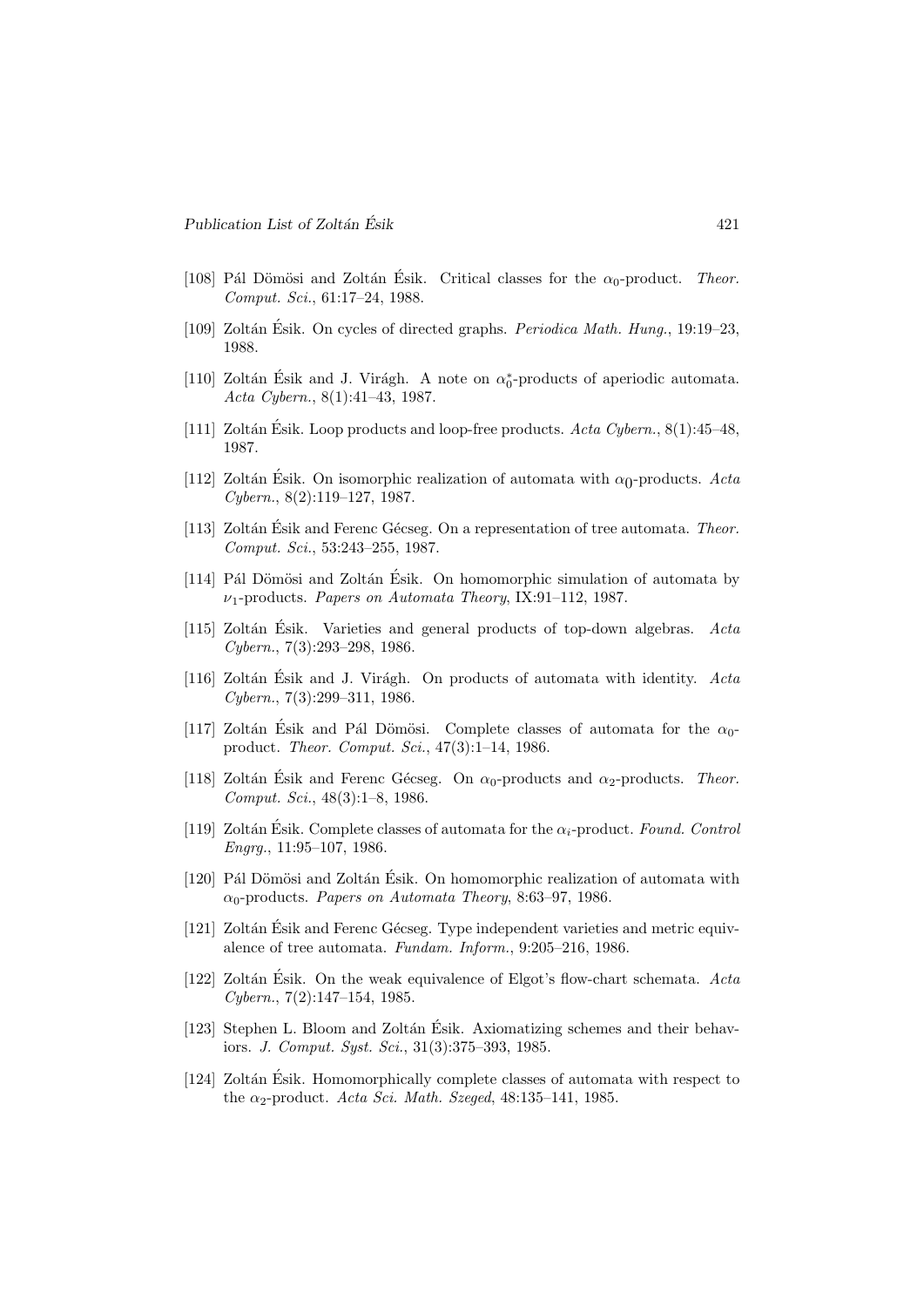- [125] Zoltán Ésik and Gyula Horváth. Pseudo varieties and  $\alpha_0$ -products. Papers on Automata Theory, 6:47–76, 1984.
- [126] Zoltán Ésik. A note on kernel languages of programs (in hungarian).  $Alka$ lmazott Matematikai Lapok, 10:61–63, 1984.
- [127] Zoltán Esik and Ferenc Gécseg. General products and equational classes of automata. Acta Cybern., 6(3):281–284, 1983.
- [128] Zoltán Ésik. On identities preserved by general products of algebras,.  $Acta$ Cybern., 6:285–289, 1983.
- [129] Zoltán Ésik. Decidability results concerning tree transducers II.  $Acta Cybern.$ 6(3):303–314, 1983.
- [130] Zoltán Ésik. Algebras of iteration theories. J. Comput. Syst. Sci.,  $27(2):291-$ 303, 1983.
- [131] Zoltán Ésik and Gyula Horváth. The  $\alpha_2$ -product is homomorphically general. Papers on Automata Theory, 5:49–62, 1983.
- [132] Zoltán Ésik. On homomorphic realization of monotone automata. *Papers on* Automata Theory, 5:63–76, 1983.
- [133] Zoltán Ésik. On generalized iterative algebraic theories. *Computational Lin*guistics and Computer Languages, 15:95–110, 1982.
- [134] Zoltán Ésik and Balázs Imreh. Remarks on finite commutative automata. Acta Cybern., 5(2):143–146, 1981.
- [135] Zoltán Ésik and Balázs Imreh. Subdirectly irreducible commutative automata. Acta Cybern., 5(3):251–260, 1981.
- [136] Zoltán Ésik. Decidability results concerning tree transducers I. Acta Cybern., 5(1):1–20, 1980.
- [137] Zoltán Esik. Identities in iterative and rational algebraic theories. Computational Linguistics and Computer Languages, 14:183–207, 1980.
- [138] Zoltán Esik. On two problems of A. Salomaa.  $Acta$  Cybern., 2(4):299–306, 1976.

### Refereed conference articles

[1] Arnaud Carayol and Zoltán Esik. An analysis of the equational properties of the well-founded fixed point. In Chitta Baral, James P. Delgrande, and Frank Wolter, editors, Principles of Knowledge Representation and Reasoning: Proceedings of the Fifteenth International Conference, KR 2016, Cape Town, South Africa, April 25-29, 2016., pages 533–536. AAAI Press, 2016.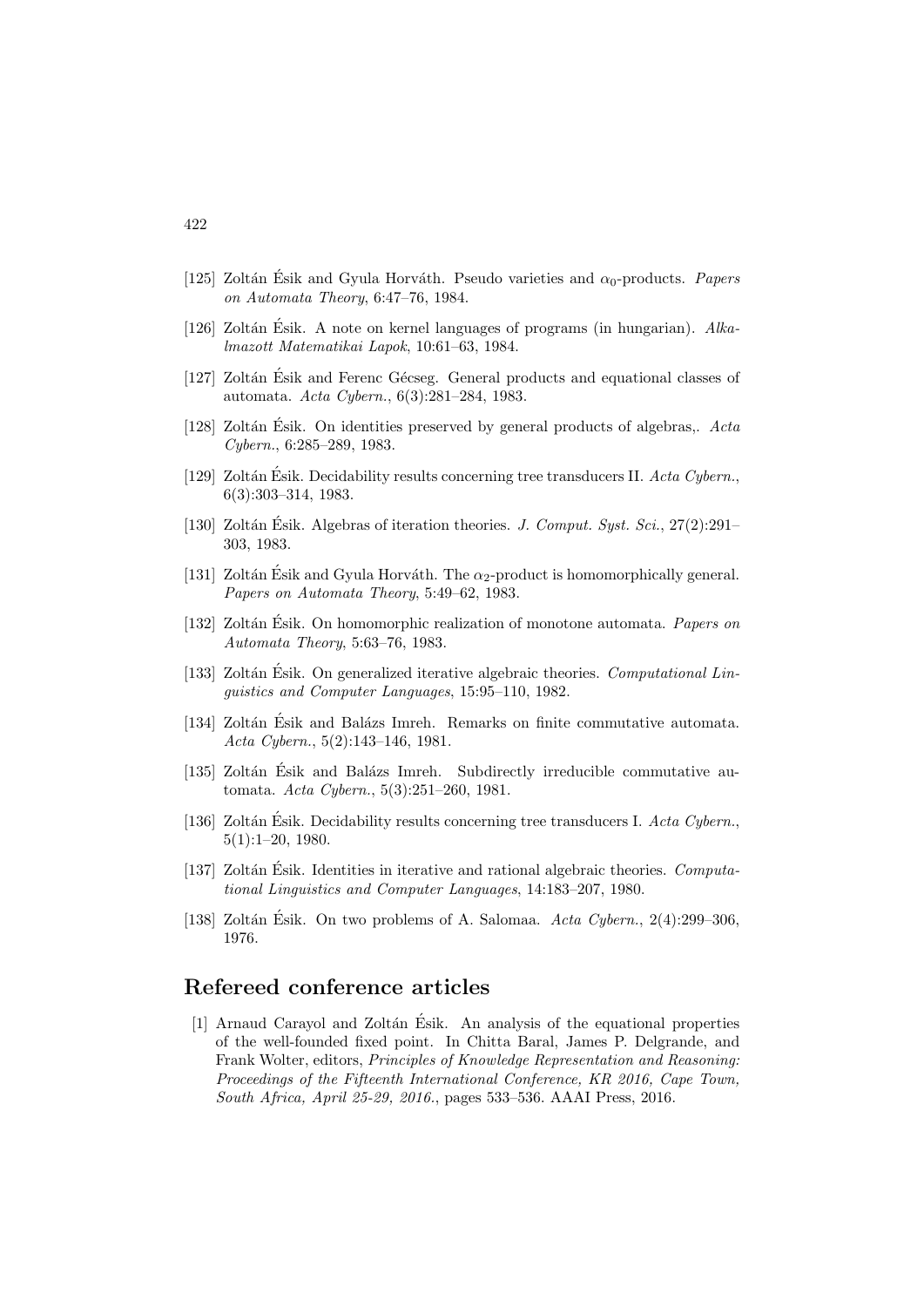- [2] Zoltán Ésik. Ternary equational languages. In Yo-Sub Han and Kai Salomaa, editors, Implementation and Application of Automata - 21st International Conference, CIAA 2016, Seoul, South Korea, July 19-22, 2016, Proceedings, volume 9705 of Lecture Notes in Computer Science, pages 77–88. Springer, 2016.
- [3] Zoltán Ésik and Szabolcs Iván. MSO-definable properties of Muller contextfree languages are decidable. In Cezar Câmpeanu, Florin Manea, and Jeffrey Shallit, editors, Descriptional Complexity of Formal Systems - 18th IFIP WG 1.2 International Conference, DCFS 2016, Bucharest, Romania, July 5-8, 2016. Proceedings, volume 9777 of Lecture Notes in Computer Science, pages 87–97. Springer, 2016.
- [4] Zoltán Ésik, Uli Fahrenberg, and Axel Legay. \*-continuous Kleene  $\omega$ -algebras. In Igor Potapov, editor, Developments in Language Theory - 19th International Conference, DLT 2015, Liverpool, UK, July 27-30, 2015, Proceedings., volume 9168 of Lecture Notes in Computer Science, pages 240–251. Springer, 2015.
- [5] Zoltán Ésik. Equational properties of fixed point operations in Cartesian categories: An overview. In Giuseppe F. Italiano, Giovanni Pighizzini, and Donald Sannella, editors, Mathematical Foundations of Computer Science 2015 - 40th International Symposium, MFCS 2015, Milan, Italy, August 24-28, 2015, Proceedings, Part I, volume 9234 of Lecture Notes in Computer Science, pages 18–37. Springer, 2015.
- [6] Zoltán Ésik. Equational properties of stratified least fixed points (extended abstract). In Valeria de Paiva, Ruy J. G. B. de Queiroz, Lawrence S. Moss, Daniel Leivant, and Anjolina Grisi de Oliveira, editors, Logic, Language, Information, and Computation - 22nd International Workshop, WoLLIC 2015, Bloomington, IN, USA, July 20-23, 2015, Proceedings, volume 9160 of Lecture Notes in Computer Science, pages 174–188. Springer, 2015.
- [7] Zoltán Ésik, Uli Fahrenberg, and Axel Legay. \*-continuous Kleene  $\omega$ -algebras for energy problems. In Ralph Matthes and Matteo Mio, editors, Proceedings Tenth International Workshop on Fixed Points in Computer Science, FICS 2015, Berlin, Germany, September 11-12, 2015., volume 191 of EPTCS, pages 48–59, 2015.
- [8] Zoltán Ésik. A representation theorem for stratified complete lattices. In  $11th$ Tbilisi Symp. Language, Logic and Computation, 21–26 Sept. 2015, pages 56– 58. Georgian Academy of Science, 2015.
- [9] Zoltán Ésik and Panos Rondogiannis. Theorems on pre-fixed points of nonmonotonic functions with applications in logic programming and formal grammars. In Ulrich Kohlenbach, Pablo Barceló, and Ruy J. G. B. de Queiroz, editors, Logic, Language, Information, and Computation - 21st International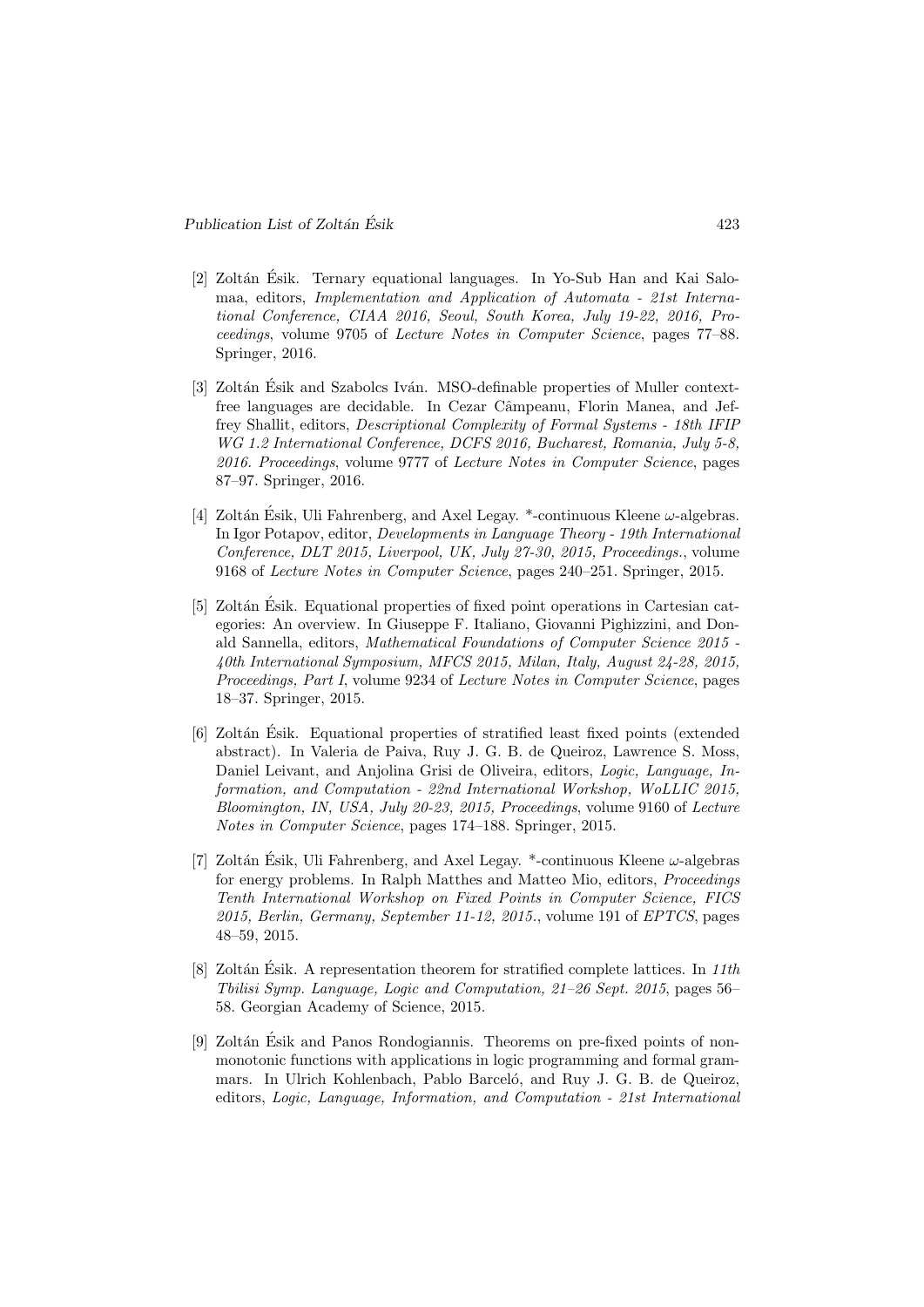Workshop, WoLLIC 2014, Valparaíso, Chile, September 1-4, 2014. Proceedings, volume 8652 of Lecture Notes in Computer Science, pages 166–180. Springer, 2014.

- [10] Zoltán Ésik, Uli Fahrenberg, Axel Legay, and Karin Quaas. Kleene algebras and semimodules for energy problems. In Dang Van Hung and Mizuhito Ogawa, editors, Automated Technology for Verification and Analysis - 11th International Symposium, ATVA 2013, Hanoi, Vietnam, October 15-18, 2013. Proceedings, volume 8172 of Lecture Notes in Computer Science, pages 102– 117. Springer, 2013.
- [11] Zoltán Ésik and Szabolcs Iván. Operational characterization of scattered MCFLs. In Marie-Pierre Béal and Olivier Carton, editors, *Developments* in Language Theory - 17th International Conference, DLT 2013, Marne-la-Vallée, France, June 18-21, 2013. Proceedings, volume 7907 of Lecture Notes in Computer Science, pages 215–226. Springer, 2013.
- [12] Zoltán Ésik and Panos Rondogiannis. A fixed-point theorem for non-monotonic functions. In Panhellenic Logic - 9th Symposium, Athens, Greece, July 15-18, 2013. Proceedings, pages 43–48, 2013.
- [13] Zoltán Ésik. On a connection between concurrency and formal languages. In Mathematical Foundation of Programming Semantics, MFPS29, New Orleans, 2013, volume 298 of ENTCS, page 143–164, 2013.
- [14] Zoltán Esik and Satoshi Okawa. On context-free languages of scattered words. In Hsu-Chun Yen and Oscar H. Ibarra, editors, Developments in Language Theory - 16th International Conference, DLT 2012, Taipei, Taiwan, August 14-17, 2012. Proceedings, volume 7410 of Lecture Notes in Computer Science, pages 142–153. Springer, 2012.
- [15] Luca Aceto, Arnaud Carayol, Zoltán Ésik, and Anna Ingólfsdóttir. Algebraic synchronization trees and processes. In Artur Czumaj, Kurt Mehlhorn, Andrew M. Pitts, and Roger Wattenhofer, editors, Automata, Languages, and Programming - 39th International Colloquium, ICALP 2012, Warwick, UK, July 9-13, 2012, Proceedings, Part II, volume 7392 of Lecture Notes in Computer Science, pages 30–41. Springer, 2012.
- [16] Arnaud Carayol and Zoltán Esik. A context-free linear ordering with an undecidable first-order theory. In Jos C. M. Baeten, Thomas Ball, and Frank S. de Boer, editors, Theoretical Computer Science - 7th IFIP TC 1/WG 2.2 International Conference, TCS 2012, Amsterdam, The Netherlands, September 26-28, 2012. Proceedings, volume 7604 of Lecture Notes in Computer Science, pages 104–118. Springer, 2012.
- [17] Zoltán Ésik and Szabolcs Iván. Hausdorff rank of scattered context-free linear orders. In David Fernández-Baca, editor, LATIN 2012: Theoretical Informatics - 10th Latin American Symposium, Arequipa, Peru, April 16-20, 2012.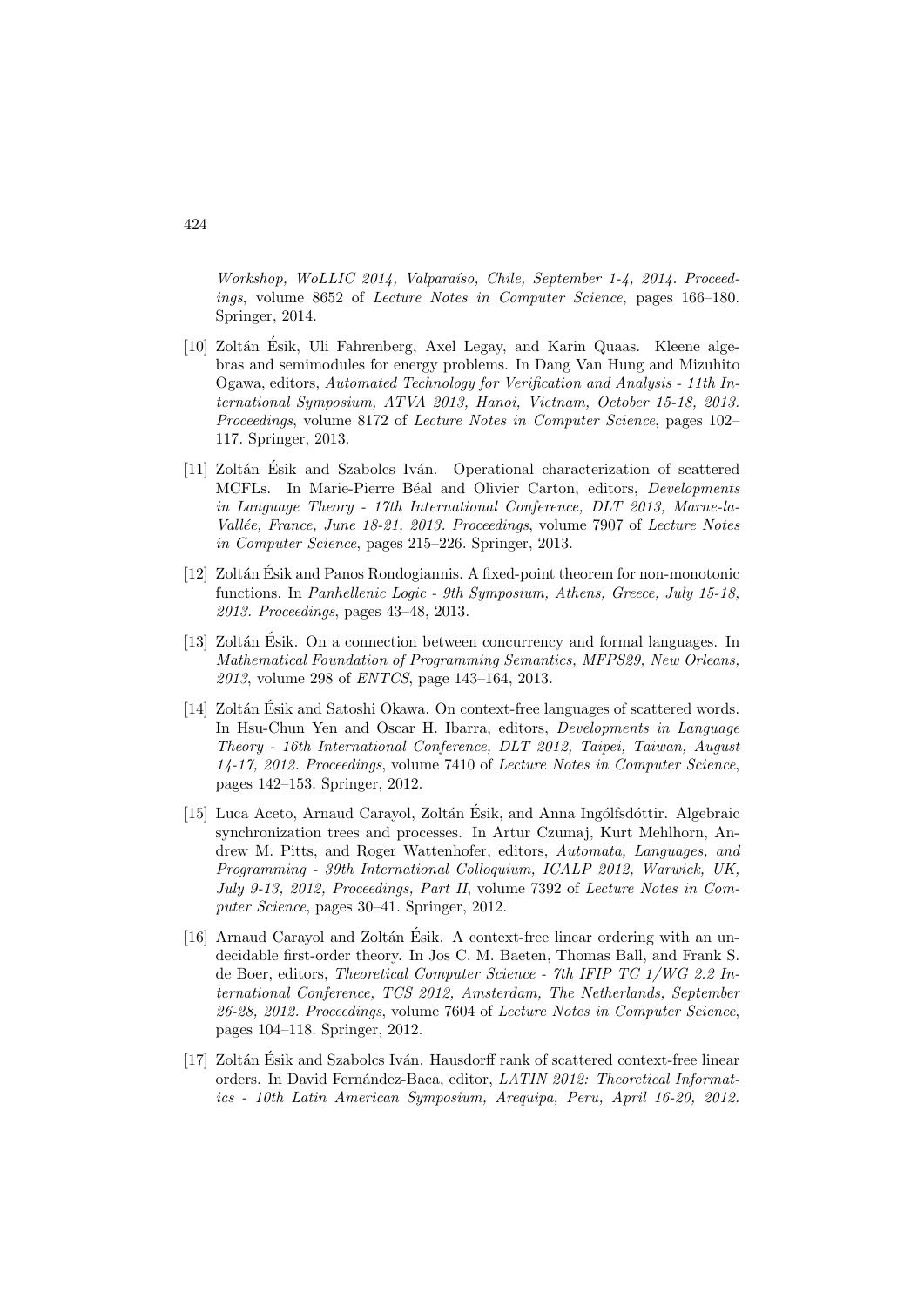Proceedings, volume 7256 of Lecture Notes in Computer Science, pages 291– 302. Springer, 2012.

- [18] Zoltán Ésik. Scattered context-free linear orderings. In Giancarlo Mauri and Alberto Leporati, editors, Developments in Language Theory - 15th International Conference, DLT 2011, Milan, Italy, July 19-22, 2011. Proceedings, volume 6795 of Lecture Notes in Computer Science, pages 216–227. Springer, 2011.
- [19] Zoltán Ésik. Multi-linear iterative  $K$ - $\Sigma$ -semialgebras. In *Proceedings 27th* Int. Conference on Mathematical Foundations of Programming Semantics, Carnegie Mellon University, May 2011, volume 276 of Electr. Notes Theor. Comput. Sci., pages 159–170, 2011.
- [20] Zoltán Ésik. Residuated Park theories. In *Proceedings of the Fifth Interna*tional Conference on Topology, Algebra and Categories in Logic, Marseille, France, pages 37–40, 2011.
- [21] Zoltán Ésik and Andreas Maletti. Simulations of weighted tree automata. In Proceedings of the 15th International Conference on Implementation and Application of Automata. Winnipeg, Canada, volume 6482 of Lecture Notes in Computer Science, pages 321–330. Springer, 2011.
- [22] Zoltán Ésik and Werner Kuich. Axiomatizing rational series. In *Proceedings* of the 8th Panhellenic Logic Symposium. Ioannina, Greece, pages 30–34, 2011.
- [23] Zoltán Ésik and Szabolcs Iván. On Müller context-free grammars. In Yuan Gao, Hanlin Lu, Shinnosuke Seki, and Sheng Yu, editors, Developments in Language Theory, 14th International Conference, DLT 2010, London, ON, Canada, August 17-20, 2010. Proceedings, volume 6224 of Lecture Notes in Computer Science, pages 173–184. Springer, 2010.
- [24] Zoltán Ésik and Andreas Maletti. Simulation vs. equivalence. In Hamid R. Arabnia, George A. Gravvanis, and Ashu M. G. Solo, editors, Proceedings of the 2010 International Conference on Foundations of Computer Science, FCS 2010, July 12-15, 2010, Las Vegas, Nevada, USA, pages 119–124. CSREA Press, 2010.
- [25] Zoltán Ésik and Andreas Maletti. Simulations of weighted tree automata. In Michael Domaratzki and Kai Salomaa, editors, Implementation and Application of Automata - 15th International Conference, CIAA 2010, Winnipeg, MB, Canada, August 12-15, 2010. Revised Selected Papers, volume 6482 of Lecture Notes in Computer Science, pages 321–330. Springer, 2010.
- [26] Zoltán Ésik and Szabolcs Iván. Extended temporal logics on finite trees. In Masami Ito, Yuji Kobayashi, Kunitaka Shoji (eds.) Automata, Formal Languages, and Algebraic Systems. Kyoto, Japan, pages 47–62. World Scientific, 2010.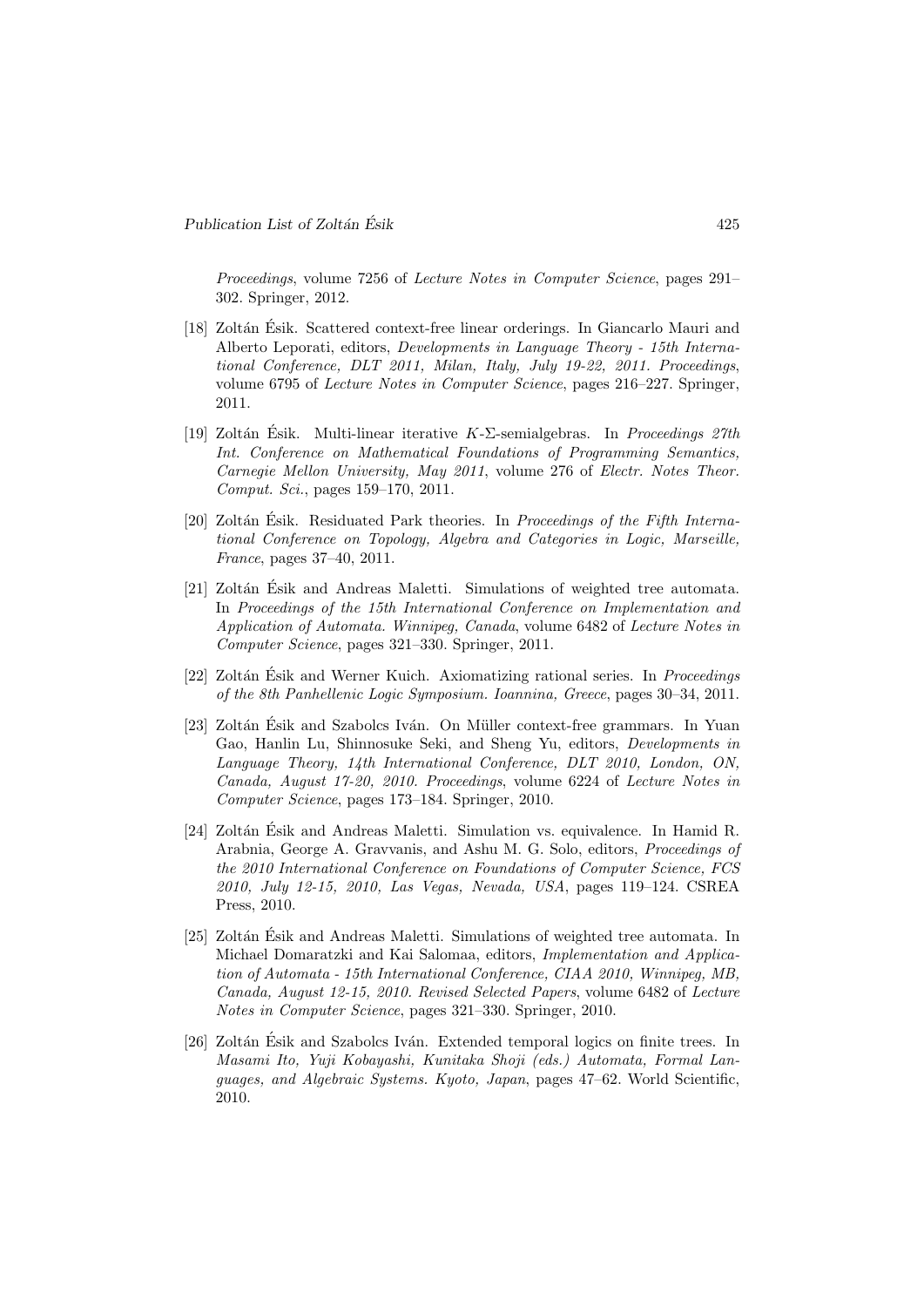- [27] Zoltán Ésik. Representing small ordinals by finite automata. In Ian McQuillan and Giovanni Pighizzini, editors, Proceedings Twelfth Annual Workshop on Descriptional Complexity of Formal Systems, DCFS 2010, Saskatoon, Canada, 8-10th August 2010., volume 31 of EPTCS, pages 78–87, 2010.
- [28] Zoltán Ésik, Werner Kuich, and Masami Ito. Linear languages of finite and infinite words. In Masami Ito, Yuji Kobayashi, Kunitaka Shoji (eds.) Automata, Formal Languages, and Algebraic Systems. Kyoto, Japan, pages 33–46. World Scientific, 2010.
- [29] Stephen L. Bloom, Zoltán Ésik, and Werner Kuich. Cycle-free finite automata in partial iterative semirings. In Symeon Bozapalidis and George Rahonis, editors, Algebraic Informatics, Third International Conference, CAI 2009, Thessaloniki, Greece, May 19-22, 2009, Proceedings, volume 5725 of Lecture Notes in Computer Science, pages 1–12. Springer, 2009.
- [30] Zoltán Ésik and Tamás Hajgató. Iteration Grove theories with applications. In Symeon Bozapalidis and George Rahonis, editors, Algebraic Informatics, Third International Conference, CAI 2009, Thessaloniki, Greece, May 19-22, 2009, Proceedings, volume 5725 of Lecture Notes in Computer Science, pages 227–249. Springer, 2009.
- [31] Zoltán Ésik and Szabolcs Iván. Context-free languages of countable words. In Martin Leucker and Carroll Morgan, editors, Theoretical Aspects of Computing - ICTAC 2009, 6th International Colloquium, Kuala Lumpur, Malaysia, August 16-20, 2009. Proceedings, volume 5684 of Lecture Notes in Computer Science, pages 185–199. Springer, 2009.
- [32] Stephen L. Bloom and Zoltán Ésik. Scattered algebraic linear orderings. In Ralph Matthes and Tarmo Uustalu, editors, 6th Workshop on Fixed Points in Computer Science: FICS 2009, pages 25–30, 2009.
- [33] Zoltán Ésik, Yuan Gao, Guangwu Liu, and Sheng Yu. Estimation of state complexity of combined operations. In Cezar Câmpeanu and Giovanni Pighizzini, editors, 10th International Workshop on Descriptional Complexity of Formal Systems, DCFS 2008, Charlottetown, Prince Edward Island, Canada, July 16- 18, 2008., pages 168–181. University of Prince Edward Island, 2008.
- [34] Zoltán Ésik. Iteration semirings. In Masami Ito and Masafumi Toyama, editors, Developments in Language Theory, 12th International Conference, DLT 2008, Kyoto, Japan, September 16-19, 2008. Proceedings, volume 5257 of Lecture Notes in Computer Science, pages 1–20. Springer, 2008.
- [35] Zoltán Esik and Szabolcs Iván. Games for temporal logics on trees. In Oscar H. Ibarra and Bala Ravikumar, editors, Implementation and Applications of Automata, 13th International Conference, CIAA 2008, San Francisco, California, USA, July 21-24, 2008. Proceedings, volume 5148 of Lecture Notes in Computer Science, pages 191–200. Springer, 2008.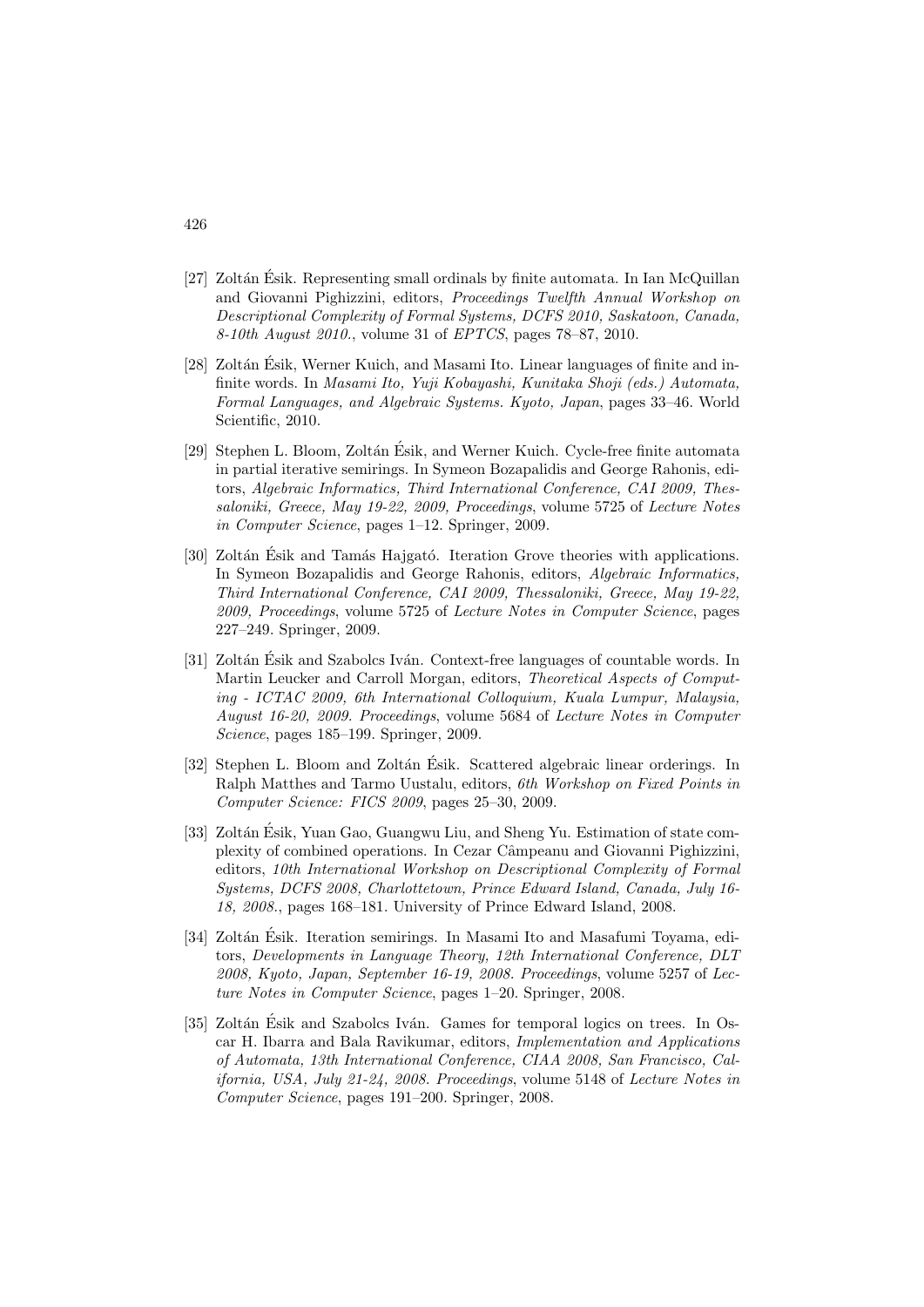- [36] Zoltán Ésik and Szabolcs Iván. Aperiodicity in tree automata. In Symeon Bozapalidis and George Rahonis, editors, Algebraic Informatics, Second International Conference, CAI 2007, Thessaloniki, Greece, May 21-25, 2007, Revised Selected and Invited Papers, volume 4728 of Lecture Notes in Computer Science, pages 189–207. Springer, 2007.
- [37] Stephen L. Bloom and Zoltán Ésik. Regular and algebraic words and ordinals. In Till Mossakowski, Ugo Montanari, and Magne Haveraaen, editors, Algebra and Coalgebra in Computer Science, Second International Conference, CALCO 2007, Bergen, Norway, August 20-24, 2007, Proceedings, volume 4624 of Lecture Notes in Computer Science, pages 1–15. Springer, 2007.
- [38] Zoltán Ésik and Gabriela Martín. An algebraic characterization of Wolper's logic. In Hamid R. Arabnia and Pei Li Zhou, editors, Proceedings of the 2007 International Conference on Foundations of Computer Science, FCS 2007, June 25-28, 2007, Las Vegas, Nevada, USA, pages 139–143. CSREA Press, 2007.
- [39] Zoltán Ésik and Werner Kuich. Fixed points in semiring theory. In Michael Kunc and Alexander Okhotin, editors, Theory and Applications of Language Equations: Proceedings of the 1st International Workshop, pages 5–13, 2007.
- [40] Stephen L. Bloom and Zoltán Ésik. Completing categorical algebras. In Gonzalo Navarro, Leopoldo E. Bertossi, and Yoshiharu Kohayakawa, editors, Fourth IFIP International Conference on Theoretical Computer Science (TCS 2006), IFIP 19th World Computer Congress, TC-1 Foundations of Computer Science, August 23-24, 2006, Santiago, Chile, volume 209 of IFIP, pages 231– 249. Springer, 2006.
- [41] Zoltán Ésik. Cascade products and temporal logics on finite trees. In *Proceed*ings of the Workshop on Algebraic Process Calculi: The First Twenty Five Years and Beyond, volume 162 of Electr. Notes Theor. Comput. Sci., pages 163–166, 2006.
- [42] Zoltán Esik. An algebraic characterization of the expressive power of temporal logics on finite trees, Part 1. In 1st International Conference on Algebraic Informatics, pages 53–78, 2005.
- [43] Zoltán Ésik. An algebraic characterization of the expressive power of temporal logics on finite trees, Part 2. In 1st International Conference on Algebraic Informatics, pages 79–100, 2005.
- [44] Zoltán Ésik. An algebraic characterization of the expressive power of temporal logics on finite trees, Part 3. In 1st International Conference on Algebraic Informatics, pages 101–110, 2005.
- [45] Zoltán Ésik and Gabriela Martin. A note on Wolper's logic. In Workshop on Semigroups and Automata, volume 3580 of Lecture Notes in Computer Science, pages 61–68, 2005.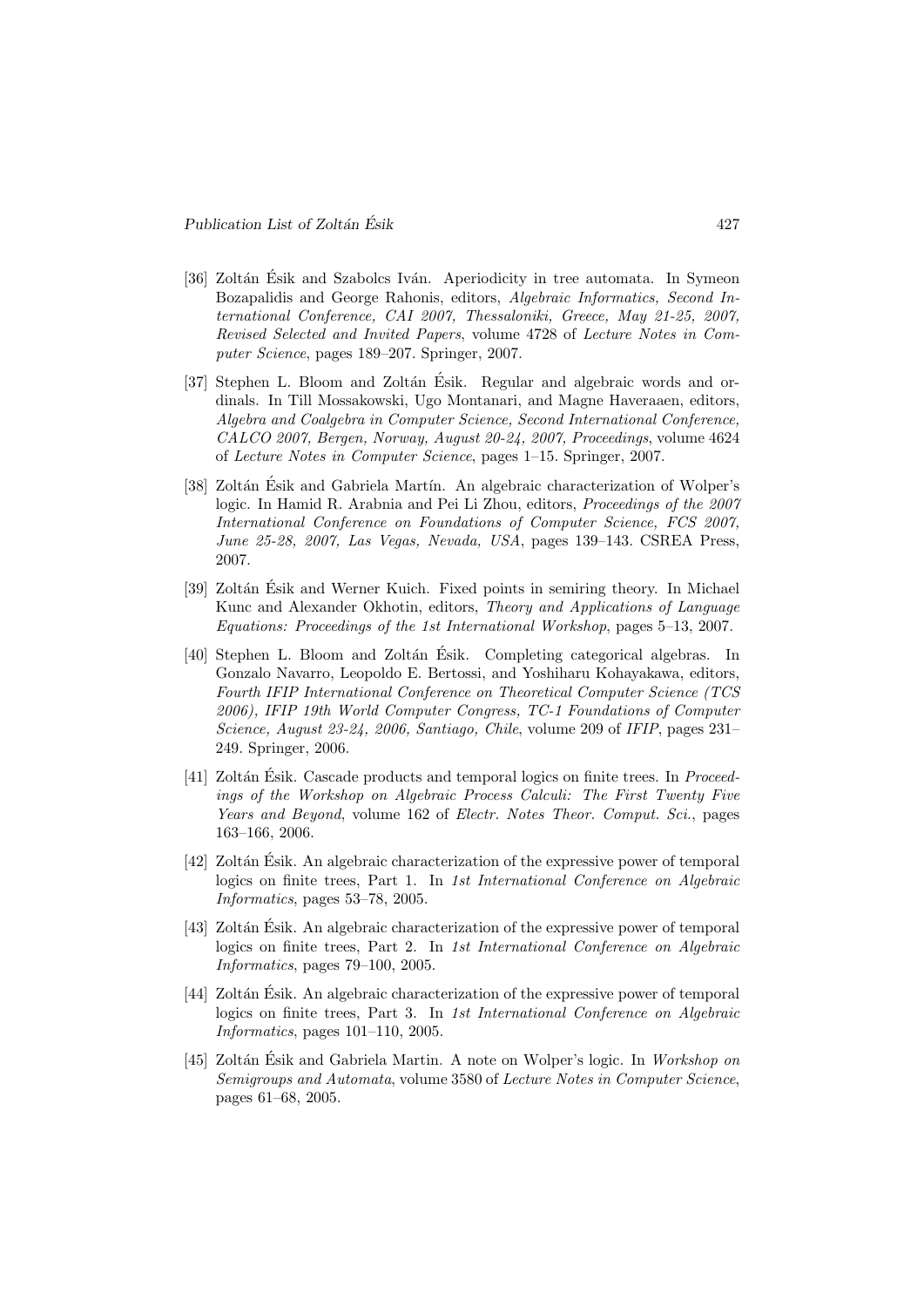- [46] Zoltán Ésik and Werner Kuich. An algebraic generalization of  $\omega$ -regular languages. In Jirí Fiala, Václav Koubek, and Jan Kratochvíl, editors, Mathematical Foundations of Computer Science 2004, 29th International Symposium, MFCS 2004, Prague, Czech Republic, August 22-27, 2004, Proceedings, volume 3153 of Lecture Notes in Computer Science, pages 648–659. Springer, 2004.
- [47] Stephen L. Bloom and Zoltán Ésik. Axioms for regular words: Extended abstract. In Paritosh K. Pandya and Jaikumar Radhakrishnan, editors, FST TCS 2003: Foundations of Software Technology and Theoretical Computer Science, 23rd Conference, Mumbai, India, December 15-17, 2003, Proceedings, volume 2914 of Lecture Notes in Computer Science, pages 50–61. Springer, 2003.
- [48] Zoltán Esik and Pascal Weil. On logically defined recognizable tree languages. In Paritosh K. Pandya and Jaikumar Radhakrishnan, editors, FST TCS 2003: Foundations of Software Technology and Theoretical Computer Science, 23rd Conference, Mumbai, India, December 15-17, 2003, Proceedings, volume 2914 of Lecture Notes in Computer Science, pages 195–207. Springer, 2003.
- [49] Zoltán Ésik. Extended temporal logic on finite words and wreath products of monoids with distinguished generators. In Masami Ito and Masafumi Toyama, editors, Developments in Language Theory, 6th International Conference, DLT 2002, volume 2450 of Lecture Notes in Computer Science, pages 43–58, 2003.
- [50] Luca Aceto, Zoltán Ésik, and Anna Ingólfsdóttir. Equational axioms for probabilistic bisimilarity. In Hélène Kirchner and Christophe Ringeissen, editors, Algebraic Methodology and Software Technology, 9th International Conference, AMAST 2002, Saint-Gilles-les-Bains, Reunion Island, France, September 9- 13, 2002, Proceedings, volume 2422 of Lecture Notes in Computer Science, pages 239–253. Springer, 2002.
- [51] Zoltán Ésik and Hans Leiß. Greibach normal form in algebraically complete semirings. In Julian C. Bradfield, editor, Computer Science Logic, 16th International Workshop, CSL 2002, 11th Annual Conference of the EACSL, Edinburgh, Scotland, UK, September 22-25, 2002, Proceedings, volume 2471 of Lecture Notes in Computer Science, pages 135–150. Springer, 2002.
- [52] Zoltán Esik. Extended temporal logic on finite words and wreath product of monoids with distinguished generators. In Masami Ito and Masafumi Toyama, editors, Developments in Language Theory, 6th International Conference, DLT 2002, Kyoto, Japan, September 18-21, 2002, Revised Papers, volume 2450 of Lecture Notes in Computer Science, pages 43–58. Springer, 2002.
- [53] Z. Ésik. The equational theory of fixed points with applications to generalized language theory. In Werner Kuich, Grzegorz Rozenberg, and Arto Salomaa, editors, Developments in Language Theory: 5th International Conference, DLT

428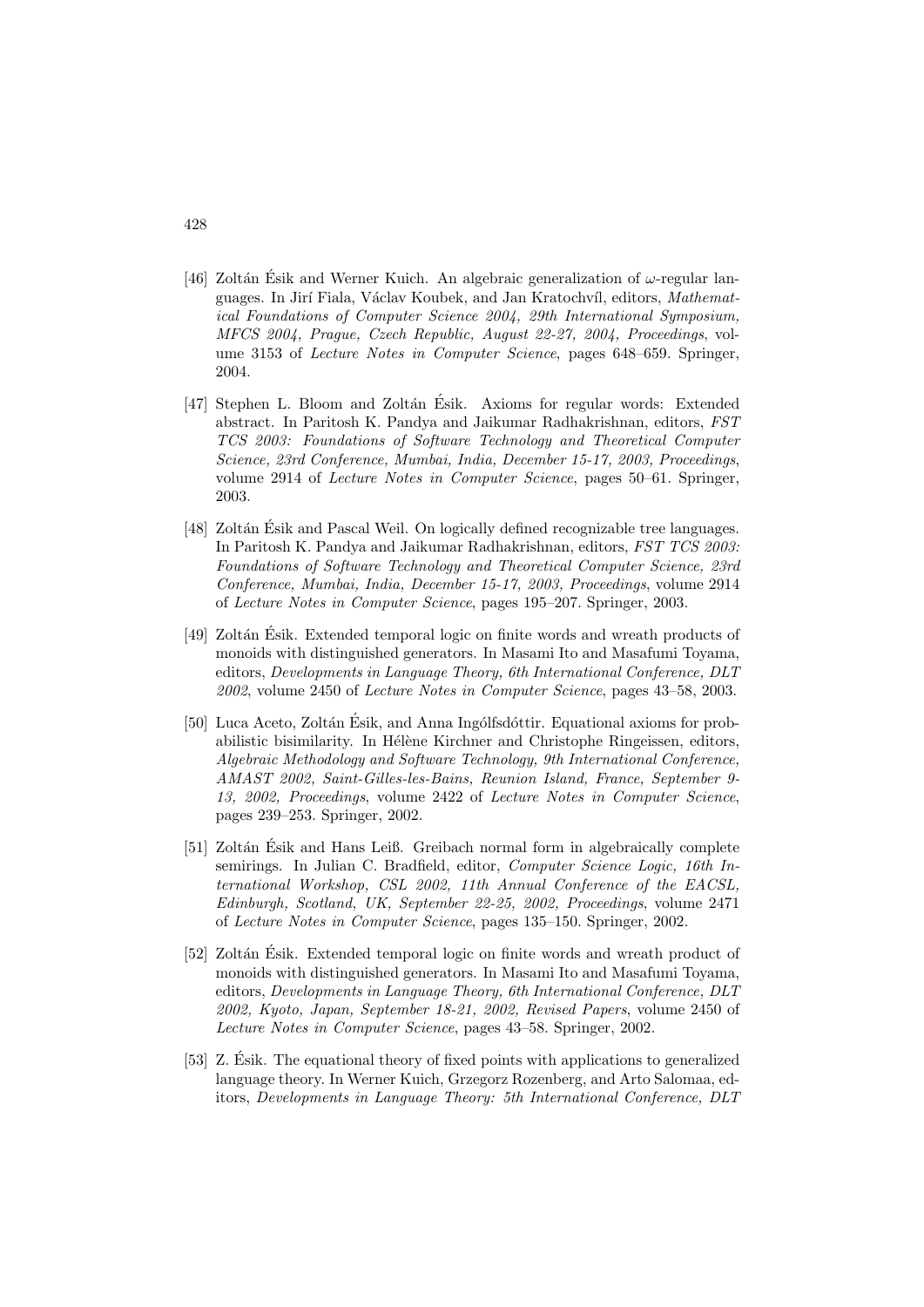2001 Wien, Austria, July 16–21, 2001 Revised Papers, pages 21–36, Berlin, Heidelberg, 2002. Springer Berlin Heidelberg.

- [54] Stephen L. Bloom and Zoltán Ésik. Unique, guarded fixed points in an additive setting (extended abstract). In Proceedings Category Theory and Computer Science, CTCS 2002, Ottawa, volume 69 of Electr. Notes Theor. Comput. Sci., pages 47–61, 2002.
- [55] Zoltán Ésik and Werner Kuich. Conway-halbringe als grundlage für eine mathematische automatentheorie. In Ju.I. Schevtschenko S.I. Aleschnikov, S.Ju. Piljugin, editor, Doklady meschdunarodnogo matematitscheskogo seminara k 140-letiju sodnja roschdenija Davida Gilberta iz Kenigsberga i 25-letiju matematitscheskogo fakulteta (Vorträge des internationalen mathematischen  $Seminaryzum 140. Geburtstag David Hilberts aus Königsberg und zum 25$ jährigen Jubiläum der mathematischen Fakultät, pages 240–246. Universität in Königsberg, 2002.
- [56] Zoltán Ésik. The equational theory of fixed points with applications to generalized language theory. In Werner Kuich, Grzegorz Rozenberg, and Arto Salomaa, editors, Developments in Language Theory, 5th International Conference, DLT 2001, Vienna, Austria, July 16-21, 2001, Revised Papers, volume 2295 of Lecture Notes in Computer Science, pages 21–36. Springer, 2001.
- [57] Zoltán Ésik and Zoltán L. Németh. Automata on series-parallel biposets. In Werner Kuich, Grzegorz Rozenberg, and Arto Salomaa, editors, Developments in Language Theory, 5th International Conference, DLT 2001, Vienna, Austria, July 16-21, 2001, Revised Papers, volume 2295 of Lecture Notes in Computer Science, pages 217–227. Springer, 2001.
- [58] Luca Aceto, Zoltán Ésik, and Anna Ingólfsdóttir. Axiomatizing tropical semirings. In Furio Honsell and Marino Miculan, editors, Foundations of Software Science and Computation Structures, 4th International Conference, FOSSACS 2001 Held as Part of the Joint European Conferences on Theory and Practice of Software, ETAPS 2001 Genova, Italy, April 2-6, 2001, Proceedings, volume 2030 of Lecture Notes in Computer Science, pages 42–56. Springer, 2001.
- [59] Janusz A. Brzozowski, Zoltán Ésik, and Y. Iland. Algebras for hazard detection. In 31st IEEE International Symposium on Multiple-Valued Logic, ISMVL 2001, Warsaw, Poland, May 22-24, 2001, Proceedings, pages 3–14. IEEE Computer Society, 2001.
- [60] Luca Aceto, Zoltán Esik, and Anna Ingólfsdottir. Nonfinitely based tropical semirings. In Gaubert, S. : Loiseau, J. J. (eds.), editor, Proceedings of the Workshop on Max-Plus Algebra and Their Applications to Discrete-Event Systems : Theoretical Computer Science, and Optimization, August 27-29 2001, Prague, Czech Republic, pages 29–34. Elsevier Science, 2001.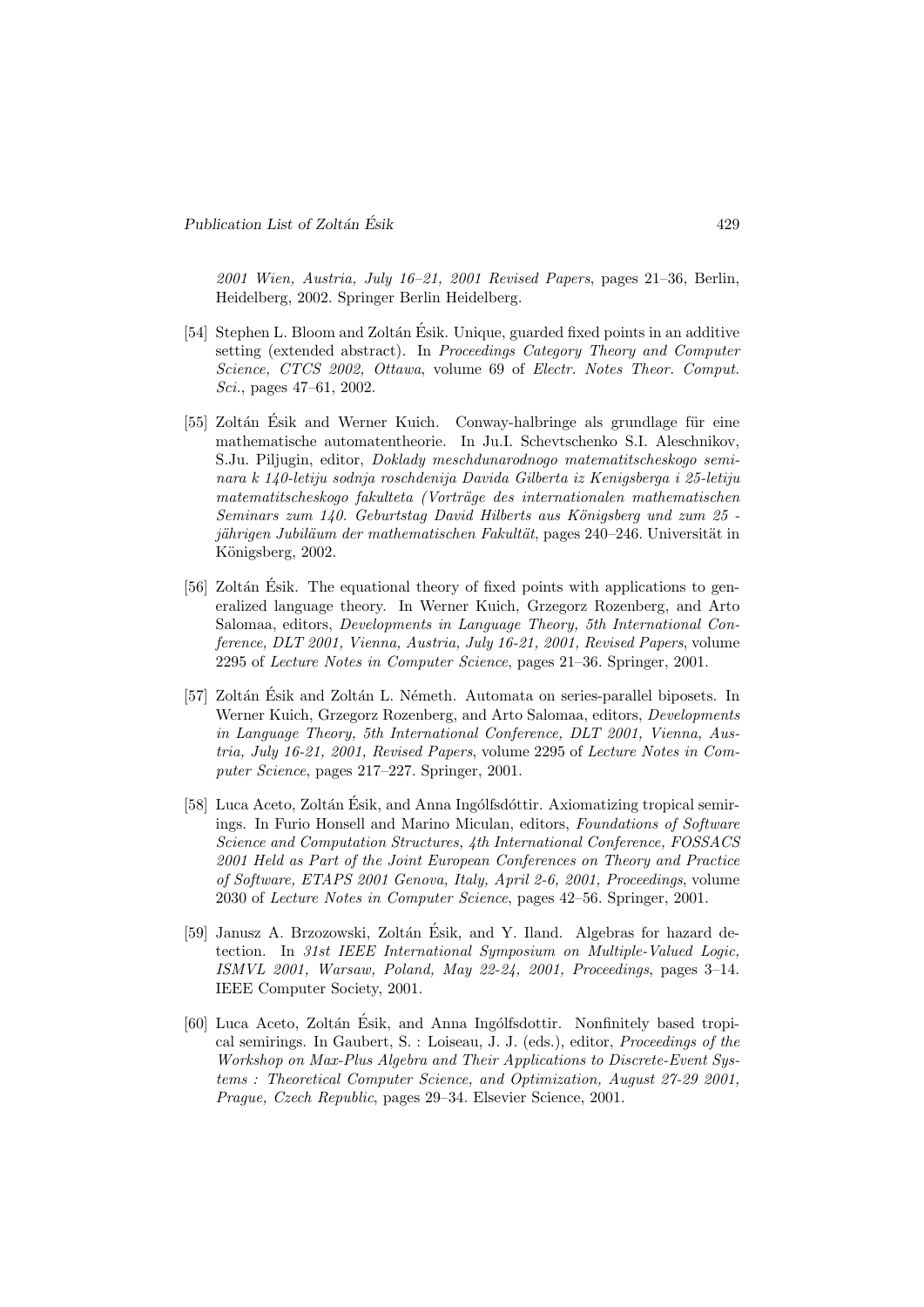- $[61]$  Zoltán Ésik. Axiomatizing the least fixed point operation and binary supremum. In Peter Clote and Helmut Schwichtenberg, editors, Computer Science Logic, 14th Annual Conference of the EACSL, Fischbachau, Germany, August 21-26, 2000, Proceedings, volume 1862 of Lecture Notes in Computer Science, pages 302–316. Springer, 2000.
- [62] Janusz A. Brzozowski and Zoltán Ésik. Hazard algebras (extended abstract). In Arto Salomaa, Derick Wood, and Sheng Yu, editors, A Half-Century of Automata Theory: Celebration and Inspiration, pages 1–19. World Scientific, 2000.
- [63] Stephen L. Bloom and Zoltán Ésik. Iteration algebras are not finitely axiomatizable (extended abstract). In Gaston H. Gonnet, Daniel Panario, and Alfredo Viola, editors, LATIN 2000: Theoretical Informatics, 4th Latin American Symposium, Punta del Este, Uruguay, April 10-14, 2000, Proceedings, volume 1776 of Lecture Notes in Computer Science, pages 367–376. Springer, 2000.
- [64] Zoltán Ésik. Iteration theories of Boolean functions. In Mogens Nielsen and Branislav Rovan, editors, Mathematical Foundations of Computer Science 2000, 25th International Symposium, MFCS 2000, Bratislava, Slovakia, August 28 - September 1, 2000, Proceedings, volume 1893 of Lecture Notes in Computer Science, pages 343–352. Springer, 2000.
- [65] Luca Aceto, Zoltán Ésik, and Anna Ingólfsdóttir. On the two-variable fragment of the equational theory of the max-sum algebra of the natural numbers. In Horst Reichel and Sophie Tison, editors, STACS 2000, 17th Annual Symposium on Theoretical Aspects of Computer Science, Lille, France, February 2000, Proceedings, volume 1770 of Lecture Notes in Computer Science, pages 267–278. Springer, 2000.
- [66] Zoltán Ésik. Free algebras for generalized automata and language theory. In Proceedings of Algebraic Systems : Formal Languages and Computation, RIMS Kokyuroku 1166, Kyoto University, 2000, pages 52–58, 2000.
- [67] Stephen L. Bloom and Zoltán Ésik. There is no finite axiomatization of iteration theories. In Proceedings LATIN 2000, Punta del Este, Uruguay, volume 1776 of Lecture Notes in Computer Science, page 367–376. Springer-Verlag, 2000.
- [68] Zoltán Ésik and Satoshi Okawa. Series and parallel operations on pomsets. In C. Pandu Rangan, Venkatesh Raman, and Ramaswamy Ramanujam, editors, Foundations of Software Technology and Theoretical Computer Science, 19th Conference, Chennai, India, December 13-15, 1999, Proceedings, volume 1738 of Lecture Notes in Computer Science, pages 316–328. Springer, 1999.
- [69] Zoltán Ésik, Masami Ito, and Masashi Katsura. The equational theory of reversal. In Gaubert, S. : Loiseau, J. J. (eds.), editor, Proceedings of the

#### 430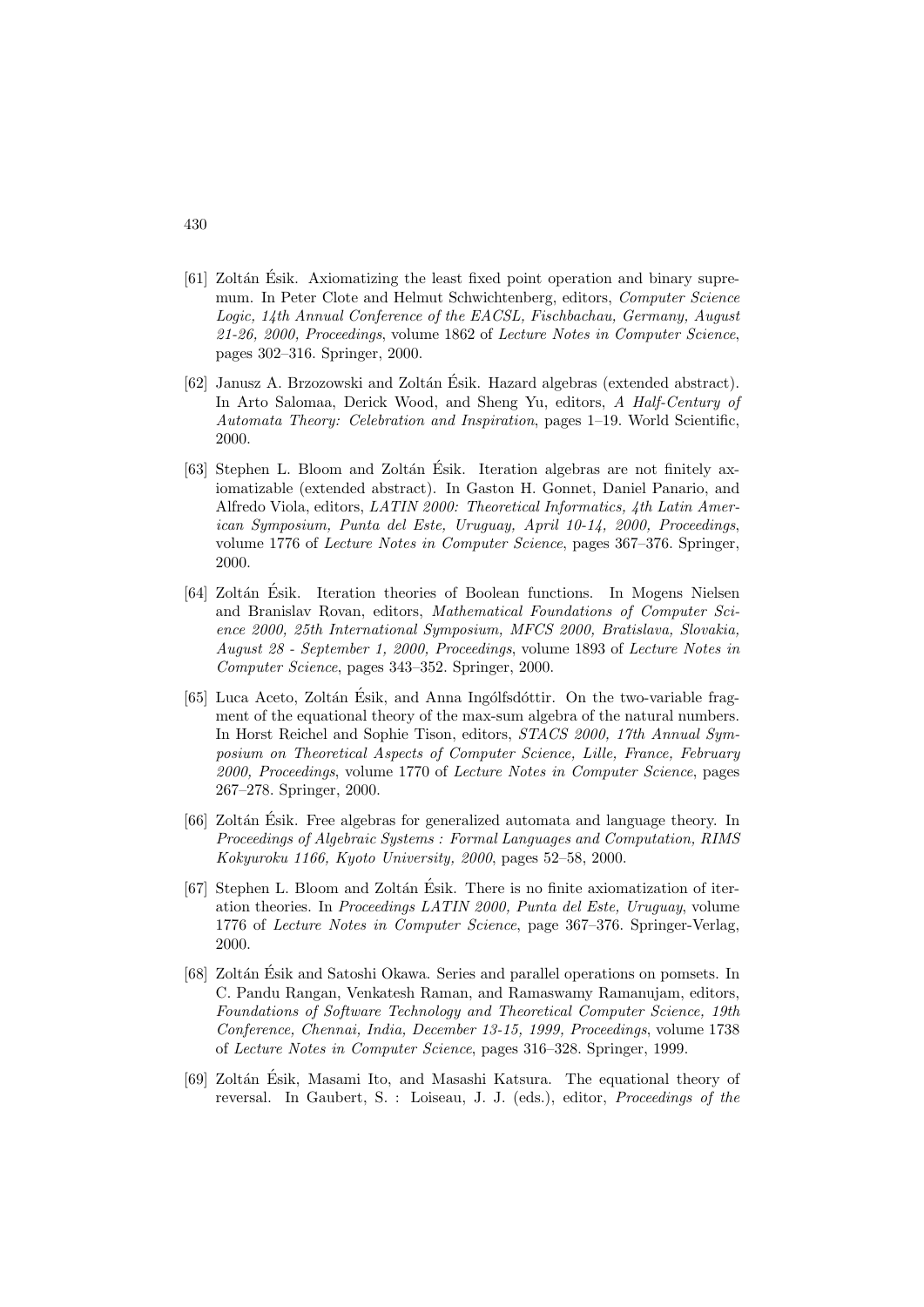International Workshop on Formal Languages and Computer Systems, Kyoto, March 18 – 21 1997 and the First International Conference on Semigroups and Algebraic Engineering, Aizu, 24 – 28 March 1997, pages 502–521. World Scientific, 1999.

- [70] Zoltán Esik. Axiomatizing the equational theory of regular tree languages (extended abstract). In Michel Morvan, Christoph Meinel, and Daniel Krob, editors, STACS 98, 15th Annual Symposium on Theoretical Aspects of Computer Science, Paris, France, February 25-27, 1998, Proceedings, volume 1373 of Lecture Notes in Computer Science, pages 455–465. Springer, 1998.
- [71] Stephen L. Bloom, Anna Labella, Zoltán Ésik, and Ernest G. Manes. Iteration 2-theories: Extended abstract. In Michael Johnson, editor, Algebraic Methodology and Software Technology, 6th International Conference, AMAST '97, Sydney, Australia, December 13-17, 1997, Proceedings, volume 1349 of Lecture Notes in Computer Science, pages 30–44. Springer, 1997.
- [72] Stephen L. Bloom and Zoltán Ésik. Research project, axiomatizing shuffle. In Trabajos seleccionados WAIT '97, Buenos Aires, pages 47–54. Sociedad Argentina de Informatica e Investogacion Operativa, 1997.
- [73] Zoltán Ésik and Anna Labella. Equational properties of iteration in algebraically complete categories. In Wojciech Penczek and Andrzej Szalas, editors, Mathematical Foundations of Computer Science 1996, 21st International Symposium, MFCS'96, Cracow, Poland, September 2-6, 1996, Proceedings, volume 1113 of Lecture Notes in Computer Science, pages 336–347. Springer, 1996.
- [74] Zoltán Ésik and Michael Bertol. Nonfinite axiomatizability of the equational theory of shuffle. In Zoltán Fülöp and Ferenc Gécseg, editors, Automata, Languages and Programming, 22nd International Colloquium, ICALP95, Szeged, Hungary, July 10-14, 1995, Proceedings, volume 944 of Lecture Notes in Computer Science, pages 27–38. Springer, 1995.
- [75] Stephen L. Bloom and Zoltán Ésik. Free shuffle algebras in language varieties (extended abstract). In Ricardo A. Baeza-Yates, Eric Goles Ch., and Patricio V. Poblete, editors, LATIN '95: Theoretical Informatics, Second Latin American Symposium, Valparaíso, Chile, April 3-7, 1995, Proceedings, volume 911 of Lecture Notes in Computer Science, pages 99–111. Springer, 1995.
- [76] Stephen L. Bloom and Zolt´an Esik. Nonfinite axiomatizability of shuffle in- ´ equalities. In Peter D. Mosses, Mogens Nielsen, and Michael I. Schwartzbach, editors, TAPSOFT'95: Theory and Practice of Software Development, 6th International Joint Conference CAAP/FASE, Aarhus, Denmark, May 22-26, 1995, Proceedings, volume 915 of Lecture Notes in Computer Science, pages 318–333. Springer, 1995.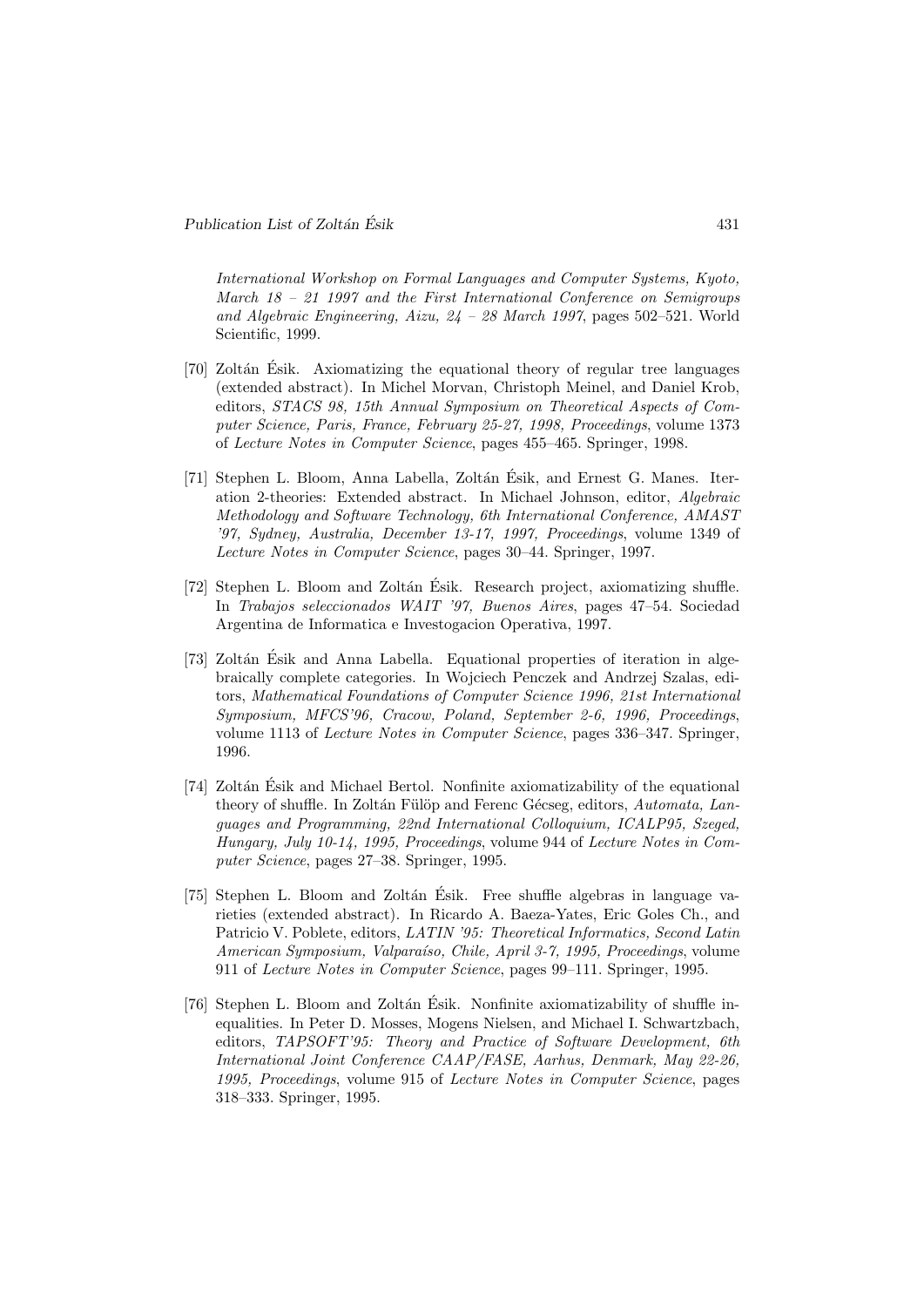- [77] Zoltán Ésik and László Bernátsky. Scott induction and equational proofs. In Mathematical Foundations of Programming Semantics '95, New Orleans, volume 1 of Electr. Notes Theor. Comput. Sci., pages 154–181, 1995.
- [78] Stephen L. Bloom and Zoltán Ésik. Solving polynomial fixed point equations. In Igor Prívara, Branislav Rovan, and Peter Ruzicka, editors, Mathematical Foundations of Computer Science 1994, 19th International Symposium, MFCS'94, Kosice, Slovakia, August 22 - 26, 1994, Proceedings, volume 841 of Lecture Notes in Computer Science, pages 52–67. Springer, 1994.
- [79] László Bernátsky, Stephen L. Bloom, Zoltán Ésik, and Gheorghe Stefanescu. Equational theories of relations and regular sets. In Masami Ito and Helmut Jürgensen, editor, *Proceedings of the International Conference on Words*, Languages and Combinatorics, II., pages 40–48. World Scientific, 1994.
- [80] Stephen L. Bloom and Zoltán Ésik. Some quasi-varieties of iteration theories. In Stephen D. Brookes, Michael G. Main, Austin Melton, Michael W. Mislove, and David A. Schmidt, editors, Mathematical Foundations of Programming Semantics, 9th International Conference, New Orleans, LA, USA, April 7-10, 1993, Proceedings, volume 802 of Lecture Notes in Computer Science, pages 378–409. Springer, 1993.
- [81] Stephen L. Bloom and Zoltán Ésik. Program correctness and matricial iteration theories. In Stephen D. Brookes, Michael G. Main, Austin Melton, Michael W. Mislove, and David A. Schmidt, editors, Mathematical Foundations of Programming Semantics, 7th International Conference, Pittsburgh, PA, USA, March 25-28, 1991, Proceedings, volume 598 of Lecture Notes in Computer Science, pages 457–476. Springer, 1991.
- [82] Stephen L. Bloom and Zoltán Ésik. Iteration algebras (extended abstract). In Samson Abramsky and T. S. E. Maibaum, editors, TAPSOFT'91: Proceedings of the International Joint Conference on Theory and Practice of Software Development, Brighton, UK, April 8-12, 1991, Volume 1: Colloquium on Trees in Algebra and Programming (CAAP'91), volume 493 of Lecture Notes in Computer Science, pages 264–274. Springer, 1991.
- [83] Stephen L. Bloom, Zoltán Ésik, and Dirk Taubner. Iteration theories of synchronization trees. In Semantics for Concurrency: Proceedings of the International BCS-FACS Workshop, Sponsored by Logic for IT (S.E.R.C.), 23–25 July 1990, University of Leicester, UK, pages 96–115, London, 1990. Springer London.
- [84] Pál Dömösi, Zoltán Ésik, and Balázs Imreh. On product hierarchies of automata. In János Csirik, János Demetrovics, and Ferenc Gécseg, editors, Fundamentals of Computation Theory, International Conference FCT'89, Szeged, Hungary, August 21-25, 1989, Proceedings, volume 380 of Lecture Notes in Computer Science, pages 137–144. Springer, 1989.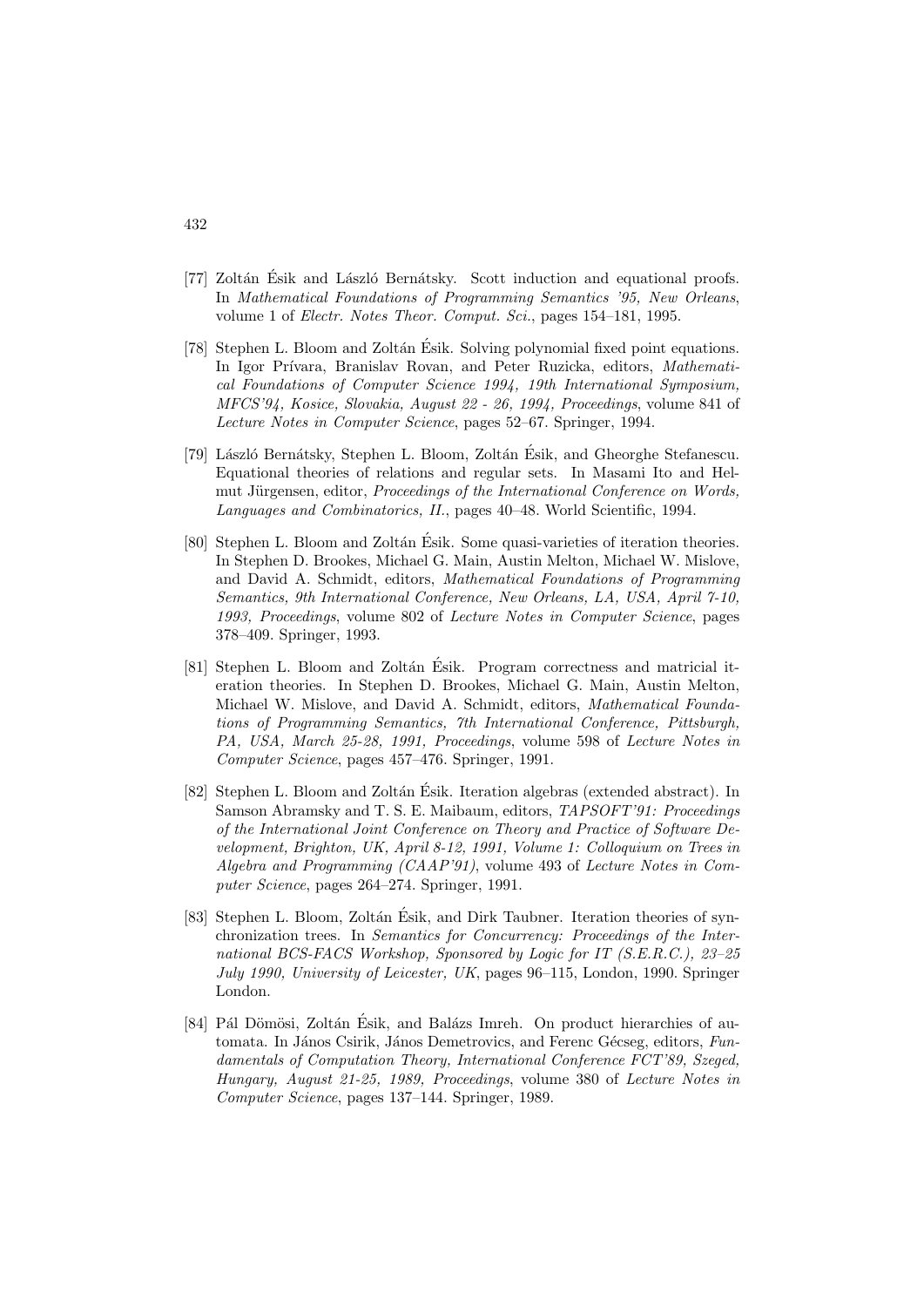- [85] Zoltán Ésik. An extension of the Krohn-Rhodes decomposition of automata. In Jürgen Dassow and Jozef Kelemen, editors, Machines, Languages, and Complexity, 5th International Meeting of Young Computer Scientists, Smolenice, Czechoslovakia, November 14-18, 1988, Proceedings, volume 381 of Lecture Notes in Computer Science, pages 66–71. Springer, 1988.
- [86] Pál Dömösi and Zoltán Ésik. On homomorphic realization and homomorphic simulation of automata by  $\alpha_0$ -products. In *Proceedings Conference on* Automata, Languages and Programming Systems, Salgótarján, pages 89–98, 1988.
- [87] Zoltán Ésik, Pál Dömösi, Ferenc Gécseg, and J. Virágh. Homomorphic realizations of automata with compositions. In Jozef Gruska, Branislav Rovan, and Juraj Wiedermann, editors, Mathematical Foundations of Computer Science 1986, Bratislava, Czechoslovakia, August 25-29, 1996, Proceedings, volume 233 of Lecture Notes in Computer Science, pages 299–307. Springer, 1986.
- [88] Zoltán Ésik. Completeness results in automata theory. In *Proceedings Confer*ence on Automata, Languages and Programming Systems, Salgótarján, pages 110–122. Karl Marx Univ. of Economics, 1986.
- [89] Zoltán Ésik and János Virágh. On  $\lambda$ -products of automata. In *Proceedings 4th* Hungarian Computer Sci. Conf, pages 79–89. Akadémiai Kiadó, 1986.
- [90] Zoltán Ésik. On Elgot's flowchart schemes. In System Theoretical Aspects in Computer Science, Salgótarján, pages 99–102, 1982.
- $[91]$  Zoltán Ésik. An axiomatization of regular forests in the language of algebraic theories with iteration. In Ferenc Gécseg, editor, Fundamentals of Computation Theory, FCT'81, Proceedings of the 1981 International FCT-Conference, Szeged, Hungary, August 24-28, 1981, volume 117 of Lecture Notes in Computer Science, pages 130–136. Springer, 1981.
- [92] Zoltán Ésik. On functional tree transducers. In Fundamentals of Computation Theory, pages 121–127, 1979.
- [93] Zoltán Ésik. On decidability of injectivity of tree transformations. In Les arbres en algebre et en programmation, Lille, pages 107–133, 1978.

# Refereed articles in other edited volumes

[1] Zolt´an Esik and Werner Kuich. On power series over a graded monoid. In ´ Cristian S. Calude, Rusins Freivalds, and Kazuo Iwama, editors, Computing with New Resources - Essays Dedicated to Jozef Gruska on the Occasion of His 80th Birthday, volume 8808 of Lecture Notes in Computer Science, pages 49–55. Springer, 2014.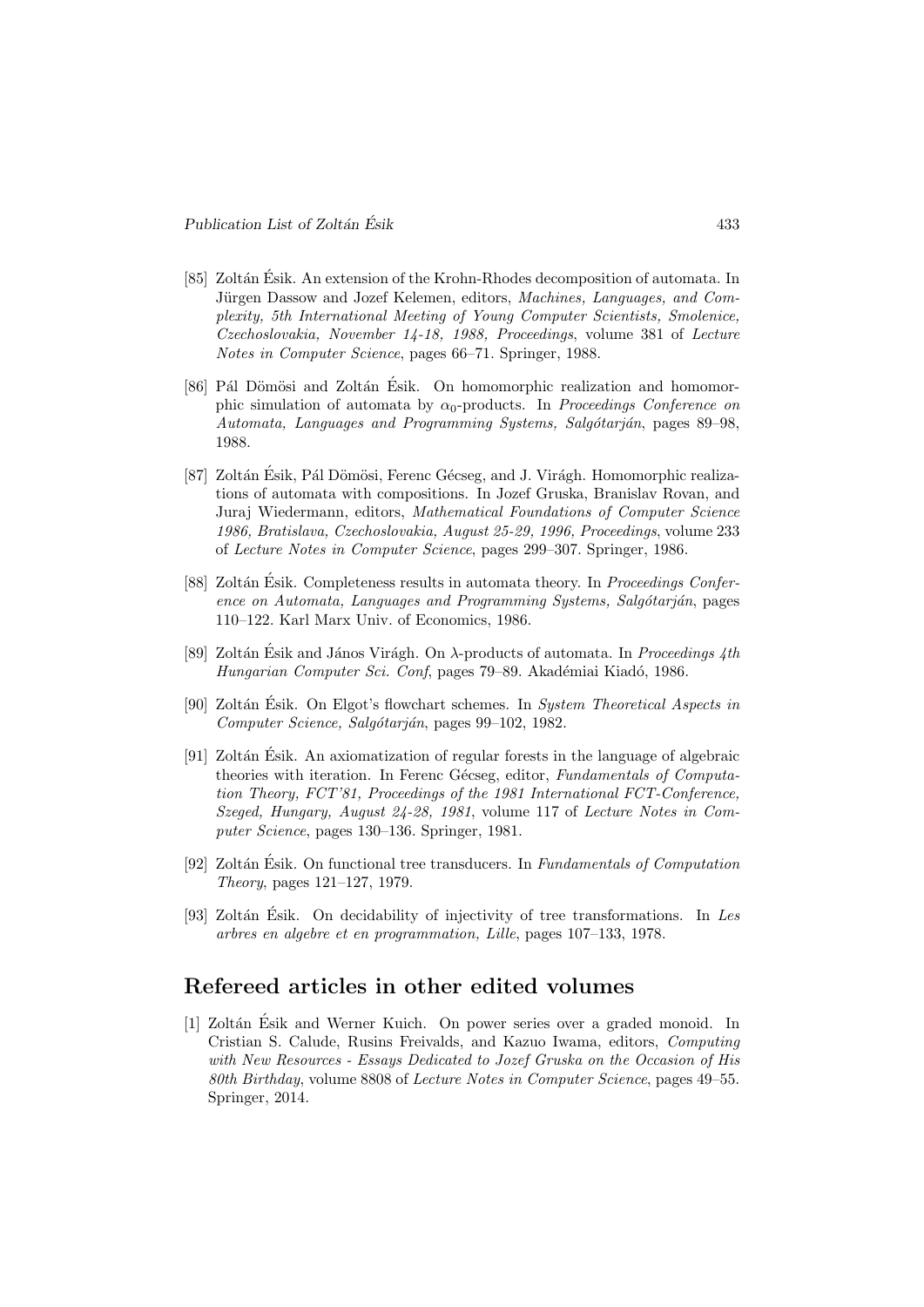- [2] Zoltán Ésik. Partial Conway and iteration semiring-semimodule pairs. In Werner Kuich and George Rahonis, editors, Algebraic Foundations in Computer Science - Essays Dedicated to Symeon Bozapalidis on the Occasion of His Retirement, volume 7020 of Lecture Notes in Computer Science, pages 56–71. Springer, 2011.
- [3] Zoltán Ésik and Tamás Hajgató. Kleene theorem in partial Conway theories with applications. In Werner Kuich and George Rahonis, editors, Algebraic Foundations in Computer Science - Essays Dedicated to Symeon Bozapalidis on the Occasion of His Retirement, volume 7020 of Lecture Notes in Computer Science, pages 72–93. Springer, 2011.
- [4] Zoltán Ésik and Werner Kuich. A unifying Kleene theorem for weighted finite automata. In Cristian S. Calude, Grzegorz Rozenberg, and Arto Salomaa, editors, Rainbow of Computer Science - Dedicated to Hermann Maurer on the Occasion of His 70th Birthday, volume 6570 of Lecture Notes in Computer Science, pages 76–89. Springer, 2011.
- [5] Zoltán Ésik and Werner Kuich. A semiring-semimodule generalization of  $\omega$ context-free languages. In Juhani Karhumäki, Hermann A. Maurer, Gheorghe Paun, and Grzegorz Rozenberg, editors, Theory Is Forever, Essays Dedicated to Arto Salomaa on the Occasion of His 70th Birthday, volume 3113 of Lecture Notes in Computer Science, pages 68–80. Springer, 2004.
- [6] Zoltán Ésik and Werner Kuich. Equational axioms for a theory of automata. In Carlos Martin-Vide, Victor Mitrana, and Gheorge Paun, editors, Formal Languages and Applications. (Studies in Fuzziness And Soft Computing 148), pages 183–196, 2004.
- [7] Zoltán Ésik and Werner Kuich. A generation of Kozen's axiomatization of the equational theory of the regular sets. In Masami Ito, Gheorghe Paun, and Sheng Yu, editors, Words, Semigroups, and Transductions - Festschrift in Honor of Gabriel Thierrin, pages 99–114. World Scientific, 2001.

## Other scientific papers

- [1] S. Aleshnikov, J. Boltnev, Z. Esik, S. Ishanov, and W. Kuich. Formal languages ´ and automata VII: Formal tree series, Part 2. VESTNIK KALININGRAD-SKOGO GOSUDARSTVENNOGO UNIVERSITETA, 10:7–49, 2012.
- [2] S. Aleshnikov, J. Boltnev, Z. Esik, S. Ishanov, and W. Kuich. Formal languages ´ and automata VII: Formal tree series, Part 1. VESTNIK KALININGRAD-SKOGO GOSUDARSTVENNOGO UNIVERSITETA, pages 5–32, 2012.
- [3] Zoltán Ésik and Klaus Sutner. Stephen L. Bloom 1940-2010. Fundam. Inform., 109(4):369–381, 2011.

#### 434